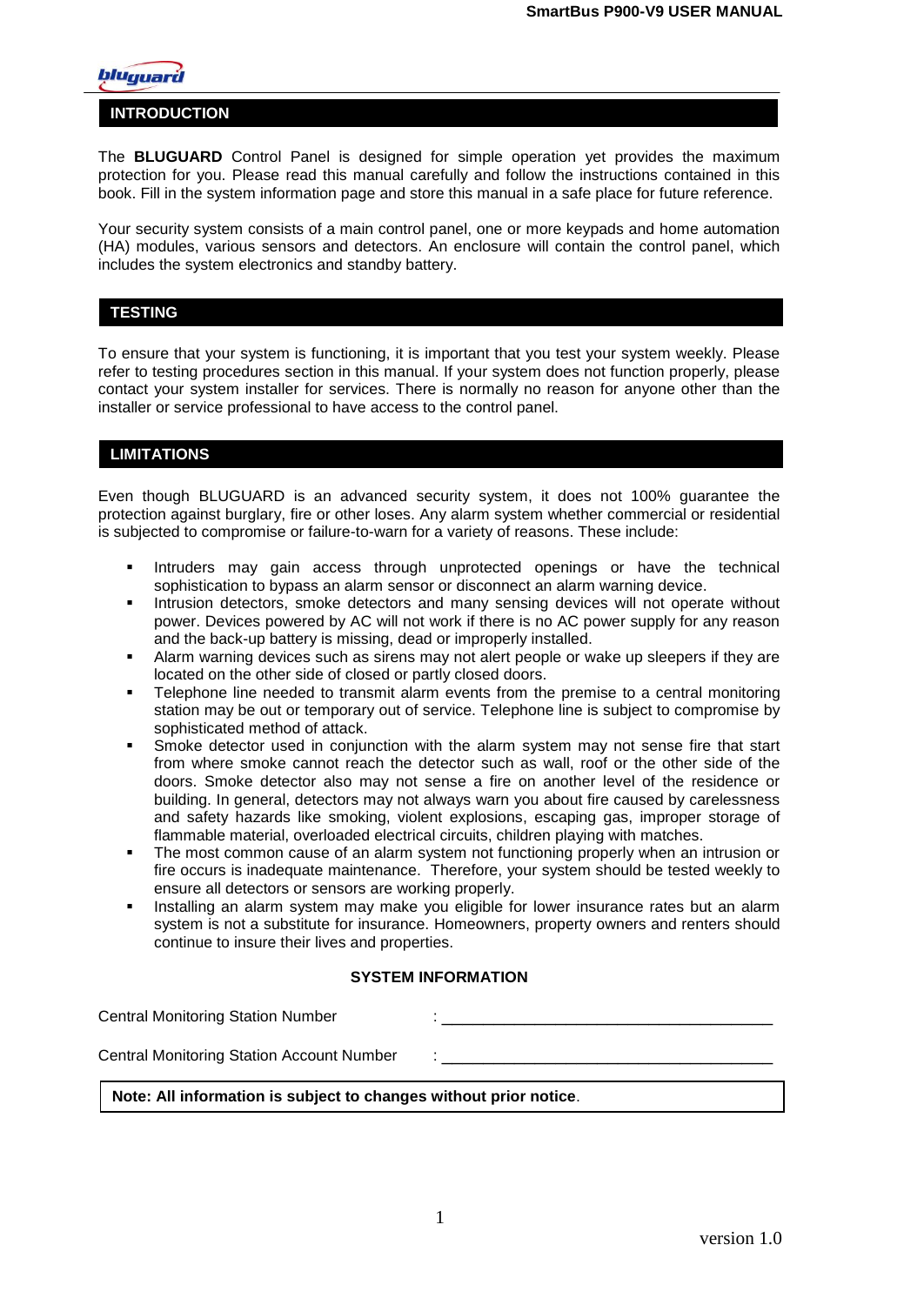

# **Error! GLOSSARY**

| Alarm Memory          | This is the history of the most recent violations that occurred the last time<br>when an alarm was triggered.                                                                                                                                                                                     |  |
|-----------------------|---------------------------------------------------------------------------------------------------------------------------------------------------------------------------------------------------------------------------------------------------------------------------------------------------|--|
| Arm                   | To set the system into the ARMED mode. In this mode, a zone violation will<br>activate an alarm condition. If the system is programmed accordingly, it will<br>cause a reporting code to be sent to the central monitoring station.                                                               |  |
| <b>Bypass</b>         | To deactivate zone. When the panel is ARMED, violation of a bypassed<br>zone will be ignored.                                                                                                                                                                                                     |  |
| Chime                 | A short beep sound from the keypad to indicate a zone is violated.                                                                                                                                                                                                                                |  |
| Day Arm               | Instant arming that allows for certain preprogrammed, DAY STAY zones to<br>be violated while the system is armed. In this mode, an ENTRY delay time<br>will be given to the user to disarm using the keypad after entering the armed<br>premises.                                                 |  |
| Day Stay Zone         | Zones that are bypassed automatically when the system is DAY ARMED.                                                                                                                                                                                                                               |  |
| Disarm                | To deactivate the system. FIRE, PANIC and MEDICAL remain active while<br>the system is disarmed.                                                                                                                                                                                                  |  |
| <b>Duress Code</b>    | An ambush code which will disarm the system and simultaneously send a<br>silent distress signal to the central monitoring station.                                                                                                                                                                |  |
| Entry/Exit Zone       | A zone with programmable delay time will allow user to exit the premises<br>after arming the system and disarm by using the keypad after entering the<br>armed premises. This zone is generally the last exit point and the first entry<br>point of the building, i.e. the front door of a house. |  |
| Follower Zone         | A zone that may be temporary violated during exit delay period or after the<br>first violation of an ENTRY/EXIT zone. This allows the user access to disarm<br>the system. A FOLLOWER zone will behave as an instant zone if it is<br>violated prior to the violation of an ENTRY/EXIT zone.      |  |
| Force Arm             | Arming with exit delay that allows for certain violated zones to be bypassed<br>temporary. When the violated zones resume, these zones will be protected.<br>There is an ENTRY delay time in this arming mode.                                                                                    |  |
| <b>Instant Zone</b>   | When the system is armed, any violation of an instant zone will immediately<br>cause an alarm condition to be registered.                                                                                                                                                                         |  |
| Night Arm             | Instant arming that allows for certain preprogrammed, NIGHT STAY zones<br>to be violated while the system is armed. In this mode, there is no ENTRY<br>delay time for the user.                                                                                                                   |  |
| Night Stay<br>Zone    | Zones that are bypassed automatically when the system is NIGHT ARMED.                                                                                                                                                                                                                             |  |
| Remote<br>Control Arm | Arming with a momentary or latch remote control module. In this mode, it<br>allows certain violated zones to be bypassed temporary. When the violated<br>zones resume, the zone will be protected. There is an ENTRY and EXIT<br>delay time in this arming mode.                                  |  |
| Zone                  | A specific area of your premises guarded by sensors, which detect violations<br>of that area.                                                                                                                                                                                                     |  |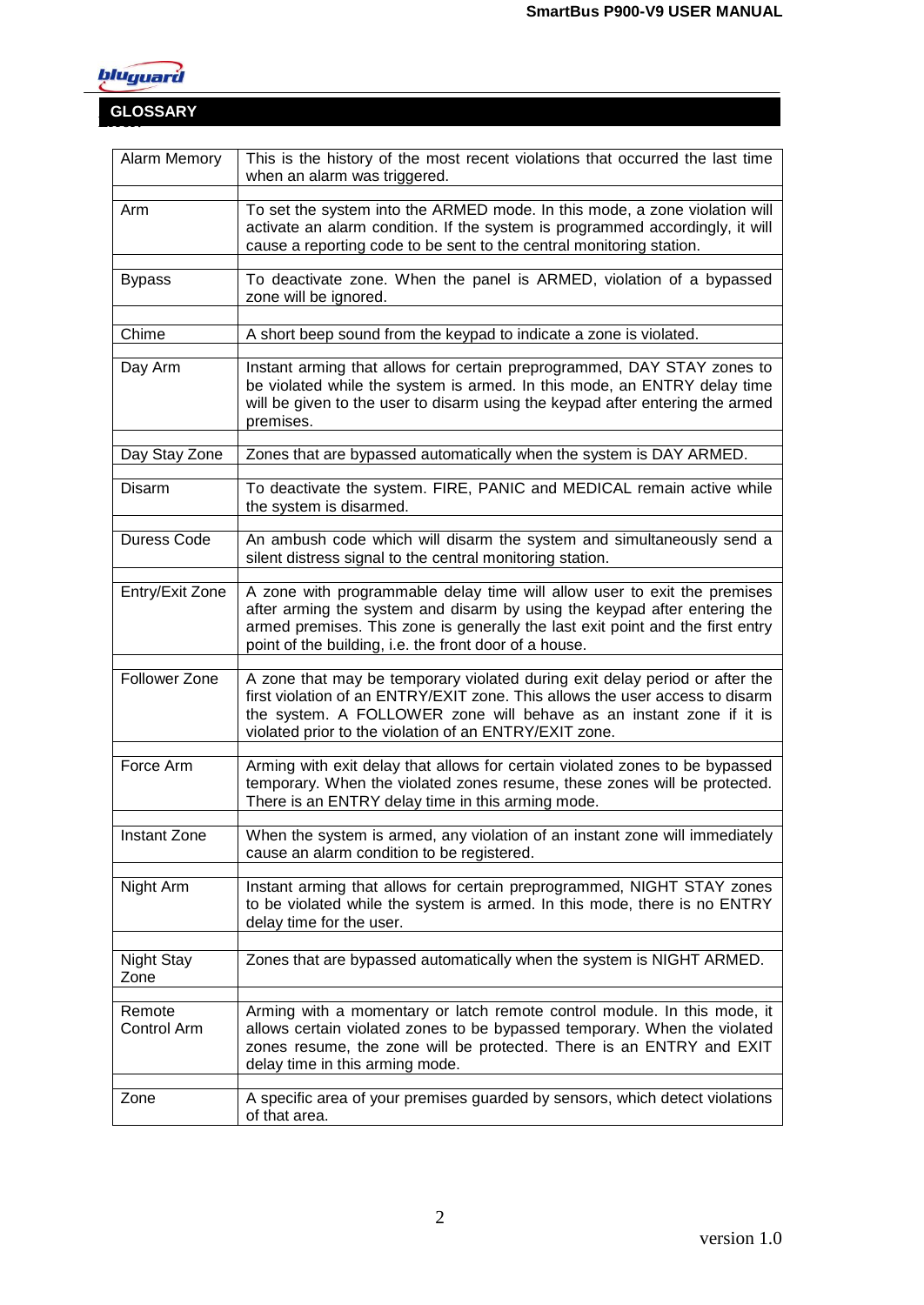

# **UNDERSTAND YOUR KEYPAD INDICATORS**

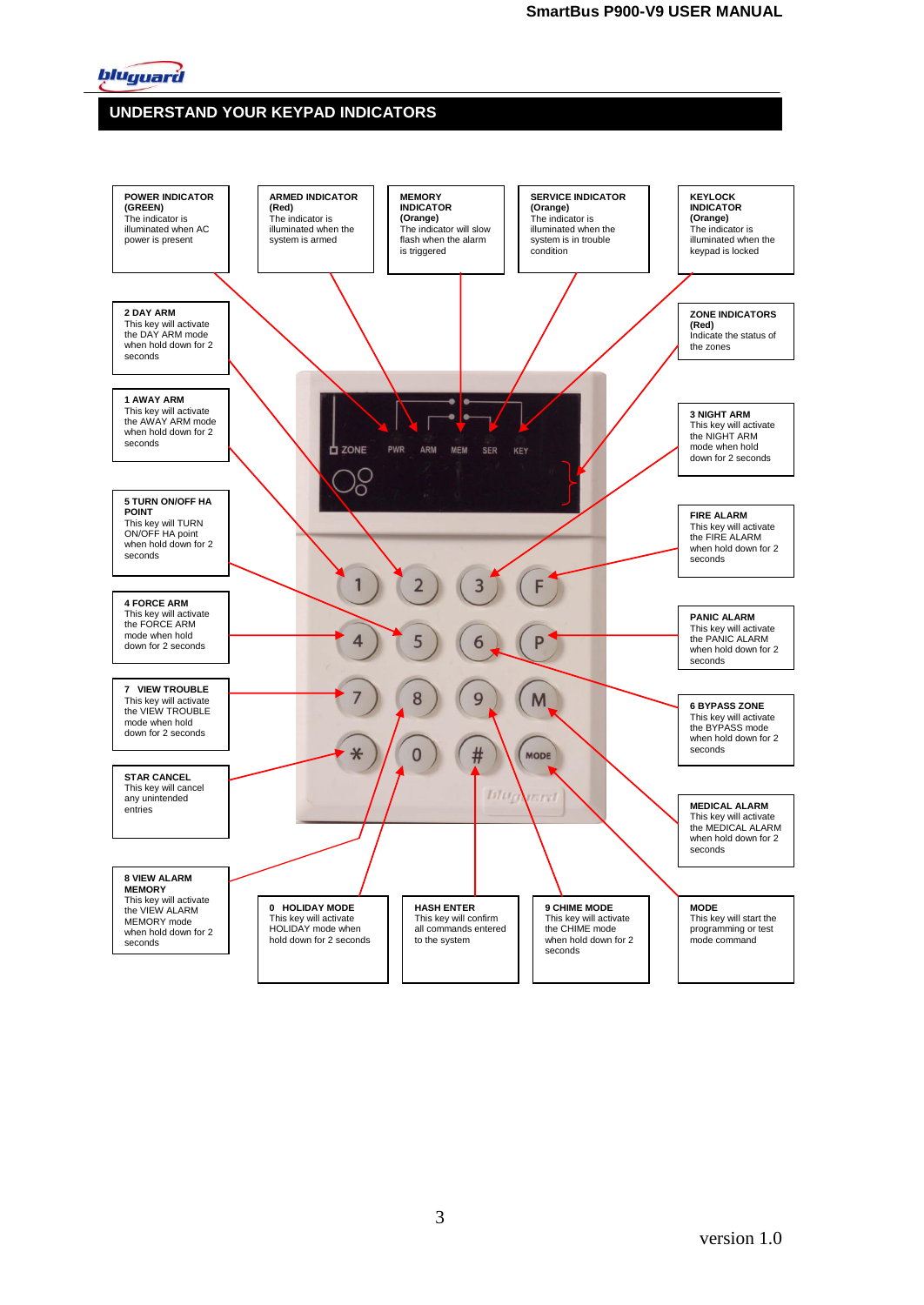

# **SUMMARY OF OPERATION**

| Automatic Arm/Disarm                         | [User Code] + $[#]$                                        |
|----------------------------------------------|------------------------------------------------------------|
| Away Arm                                     | Hold down [1] for 2 seconds                                |
| Day Arm                                      | Hold down [2] for 2 seconds                                |
| Night Arm                                    | Hold down [3] for 2 seconds                                |
| Force Arm                                    | Hold down [4] for 2 seconds                                |
| Turn On/Off HA Point                         | Hold down [5] for 2 seconds $+$ [HA point numbers] $+$ [#] |
| <b>Bypass Zone</b>                           | Hold down $[6]$ for 2 seconds + $[zone numbers] + [4]$     |
| View Trouble                                 | Hold down [7] for 2 seconds                                |
| <b>View Alarm Memory</b>                     | Hold down [8] for 2 seconds                                |
| Program Chime Zone                           | Hold down $[9]$ for 2 seconds + [zone numbers] + $[#]$     |
| <b>Holiday Mode</b>                          | Hold down [0] for 2 seconds                                |
| Fire Alarm                                   | Hold down [F] for 2 seconds                                |
| Panic Alarm                                  | Hold down [P] for 2 seconds                                |
| <b>Medical Alarm</b>                         | Hold down [M] for 2 seconds                                |
| Turn On/Off Keypad<br><b>Buzzer</b>          | Hold down [MODE] for 2 seconds                             |
| <b>Walk Test</b>                             | $[{\sf MODE}] + [1] + [ #]$                                |
| <b>CMS Test</b>                              | $[MODE] + [2] + [#]$                                       |
| <b>Siren Test</b>                            | $[MODE] + [3] + [#]$                                       |
| <b>Strobe Light Test</b>                     | [MODE] + [4] + [#]                                         |
| <b>Battery Test</b>                          | $[MODE] + [5] + [#]$                                       |
| <b>Enter User</b><br><b>Programming Mode</b> | $[MODE] + [Master Code] + [#]$                             |
| <b>Exit User</b><br><b>Programming Mode</b>  | $[MODE] + [#]$                                             |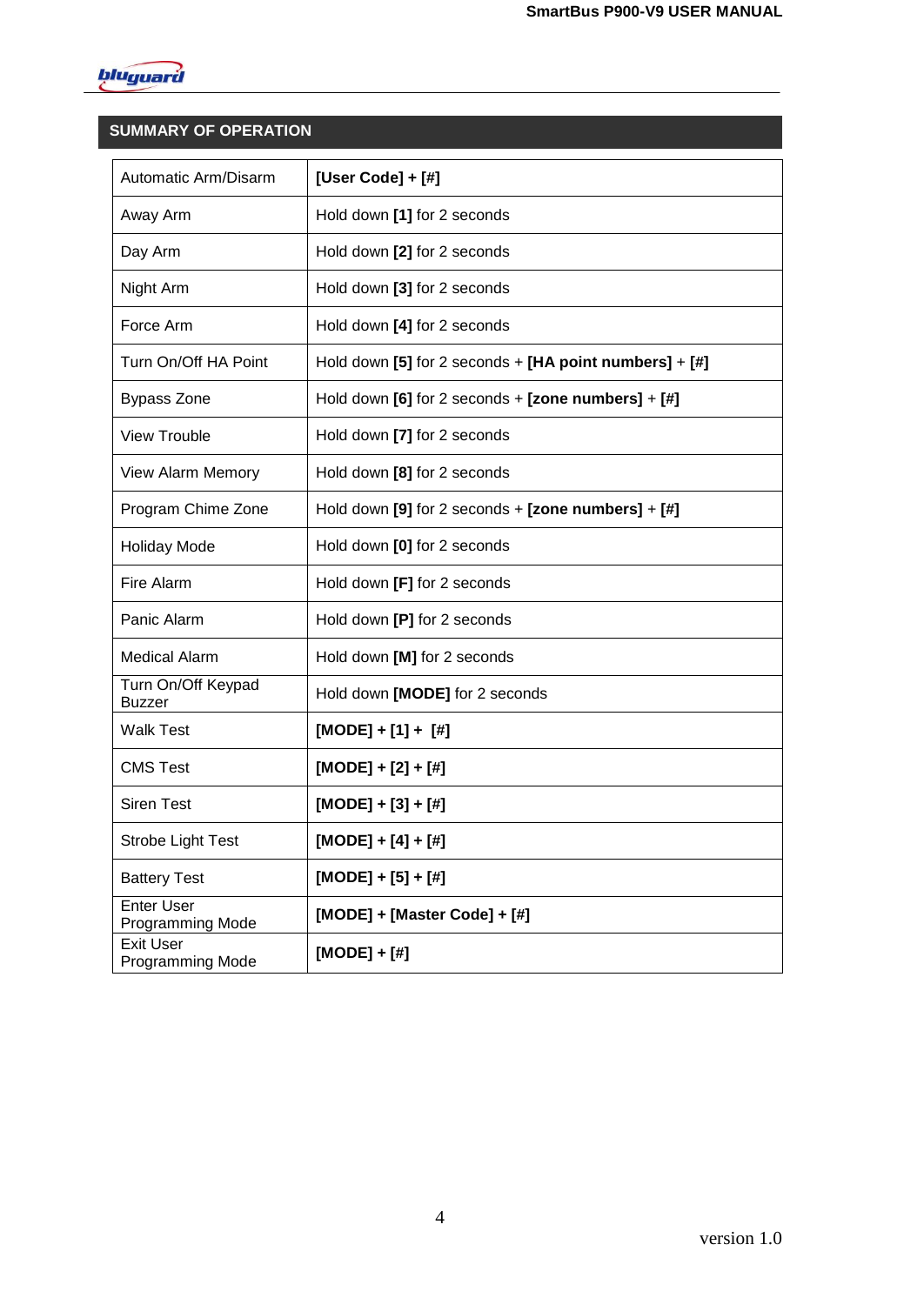

#### **P900-V9 & GSM MODULE TELEPHONY CONTROL DIAGRAM**

#### **Call In to System:**



#### **Remark:**

The system will automatically cut off telephone line if the user does not key in any number for more than 60 seconds or key in wrong master code more than 3 times.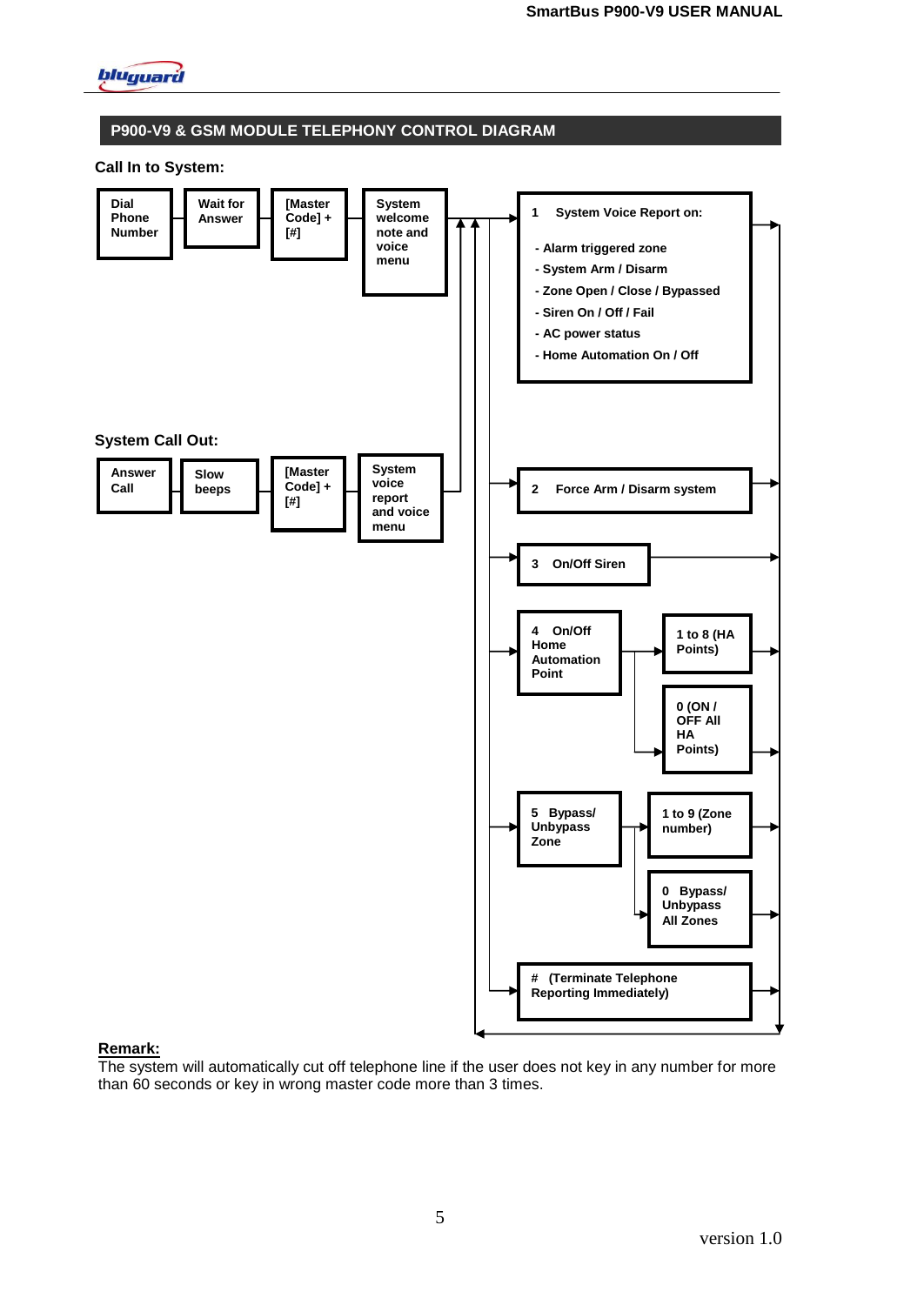

#### **USER PROGRAMMING SUMMARY DIAGRAM**

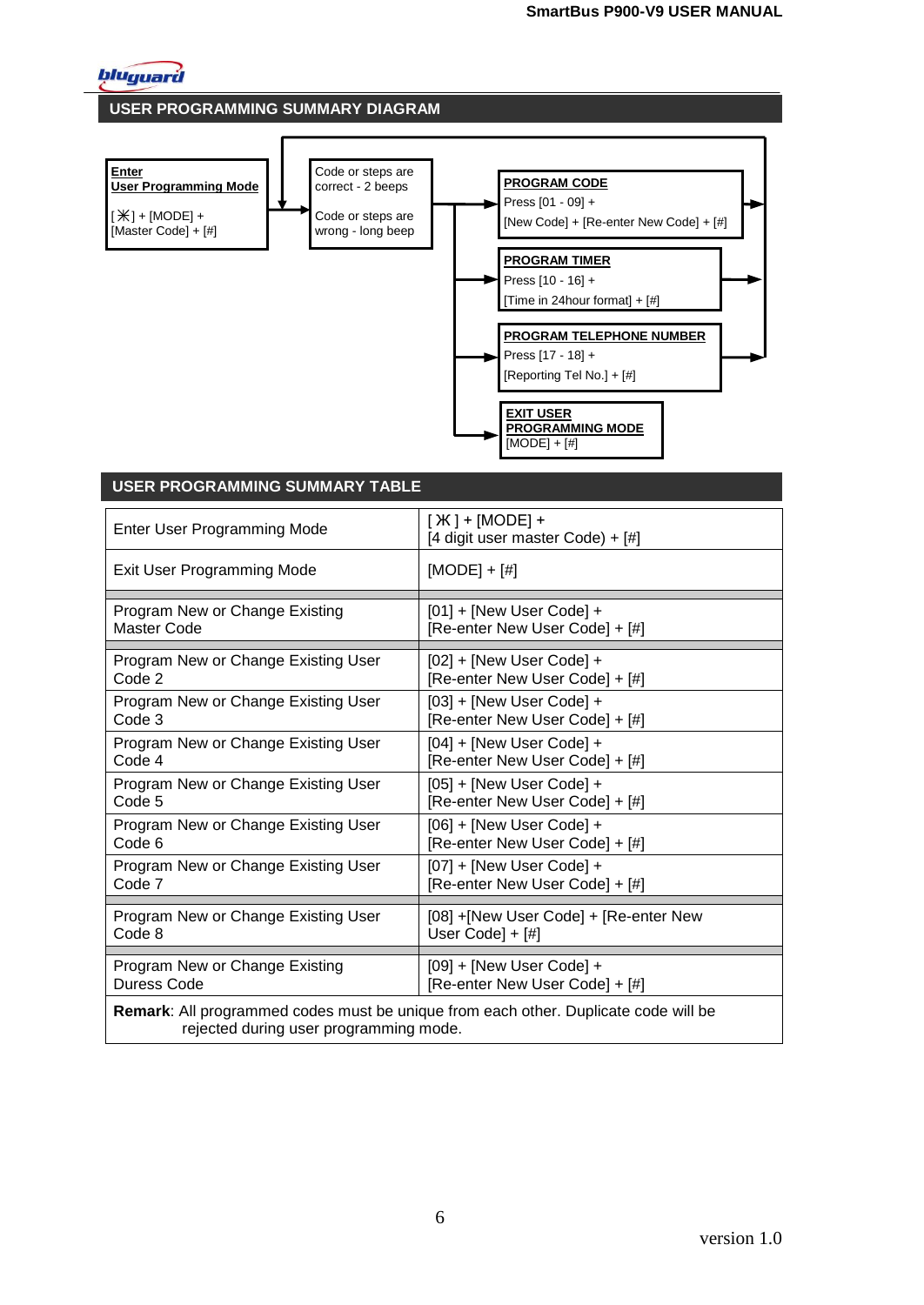

# **USER PROGRAMMING SUMMARY TABLE**

| Program System Real Time Clock                                                                | $[10] + [Current Time] + [#]$               |  |
|-----------------------------------------------------------------------------------------------|---------------------------------------------|--|
| Program Auto Arm Timer                                                                        | $[11] + [Auto Arm Timer] + [#]$             |  |
| Program Auto Disarm Timer                                                                     | $[12] + [Auto Disarm Timer] + [#]$          |  |
| Program Auto ON HA Points Timer 1                                                             | [13] + [Auto ON HA Points Timer 1] + $[#]$  |  |
| Program Auto OFF HA Points Timer 1                                                            | $[14] + [Auto OFF HA Points Timer 1] + [#]$ |  |
|                                                                                               |                                             |  |
| Program Auto ON HA Points Timer 2                                                             | $[15] + [Auto ON HA Points Time 2] + [#]$   |  |
| Program Auto OFF HA Points Timer 2                                                            | $[16] + [Auto OFF HA Points Time 2] + [#]$  |  |
| <b>Remark:</b> All programmed timer must be in 24-hour format e.g. 7 am = 07 00, 8 pm= 20 00. |                                             |  |
| Program Personal Telephone Number 1                                                           | [17] + [Personal Telephone Number 1] + [#]  |  |

#### **ARMING THE SYSTEM**

There are various options for arming the system

- **a. Away Arming**
- **b. Day Arming**
- **c. Night Arming**
- **d. Force Arming**
- **e. Holiday Arming**
- **f. Remote Control Away Arming**
- **g. Timer Auto Arming**
- **h. Telephone Remote Arming**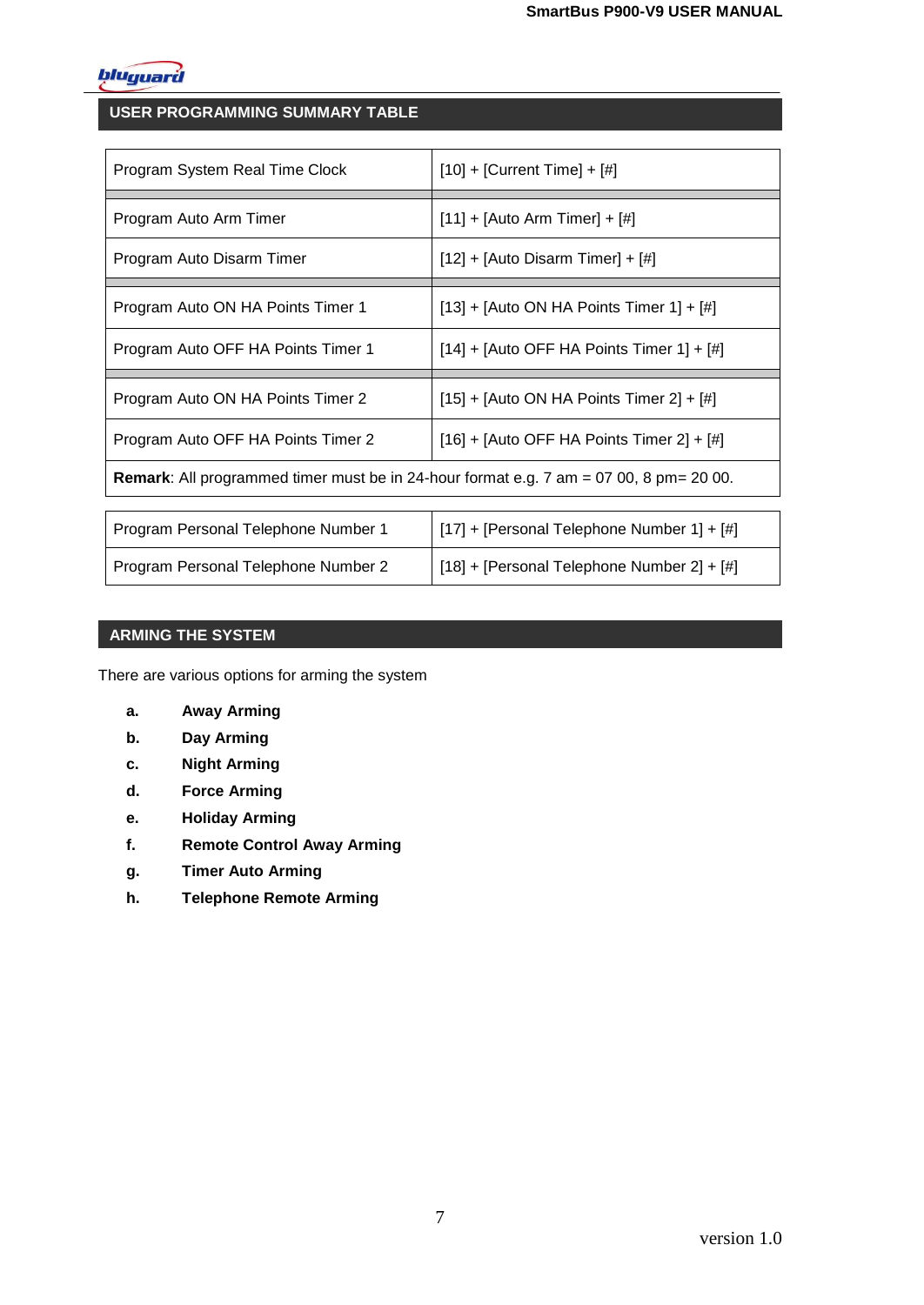

#### **AWAY ARMING**

# **[] + [USER CODE] + [#]**

(Leave via ENTRY/EXIT Zone)

- 1. Ensure that all zone indicators are distinguished; if not, check that all protected premises are closed.
- 2. Press the **[]** key to cancel any unintended entries.
- 3. Enter a valid 4-digit **[USER CODE]**. If you enter any mistakes, press **[]** key and re-enter the code followed by **[#]** key to confirm you command.
- 4. The **ARMED** indicator will illuminate and the keypad audible indicator will sound on and off for the duration of the **EXIT** delay. Any bypassed zones will be shown by the flashing zone indicators.
- 5. Leave the premises only via the **EXIT/ENTRY** zone.
- 6. During AWAY arming, the telephone line will be supervised hourly. If the telephone line is disconnected, a new trouble condition will be registered (please refer to View System Trouble at page 13).
- 7. User will be given an **ENTRY** delay time to disarm the system when enter the protected premises via **ENTRY/EXIT** zone.

## **[1]**

#### (Press and hold down for 2 seconds) 8. It is also possible to AWAY arm by simply enter and hold down **[1]** key for 2 seconds.

#### **DAY ARMING**

**[2]**

(Press and hold down for 2 seconds)

- 1. This arming mode is ideal for **DAY** time arming with user still remains in the protected premises.
- 2. In this mode, the system will be armed instantly with certain preprogrammed, **DAY STAY** zones bypassed automatically.
- 3. Ensure that all zone indicators are distinguished; if not, check that all protected premises are closed.
- 4. DO NOT open the **ENTRY/EXIT** zone.
- 5. Enter and hold down **[2]** key for 2 seconds.
- 6. The **ARMED** indicator will illuminate and the keypad audible indicator will sound 2 beeps to confirm the arming.
- 7. Any **DAY STAY** zones will be automatically bypassed (shown by flashing zone indicators).
- 8. User will be given an **ENTRY** delay time to DISARM the system when enter the protected premises via **ENTRY/EXIT** zone.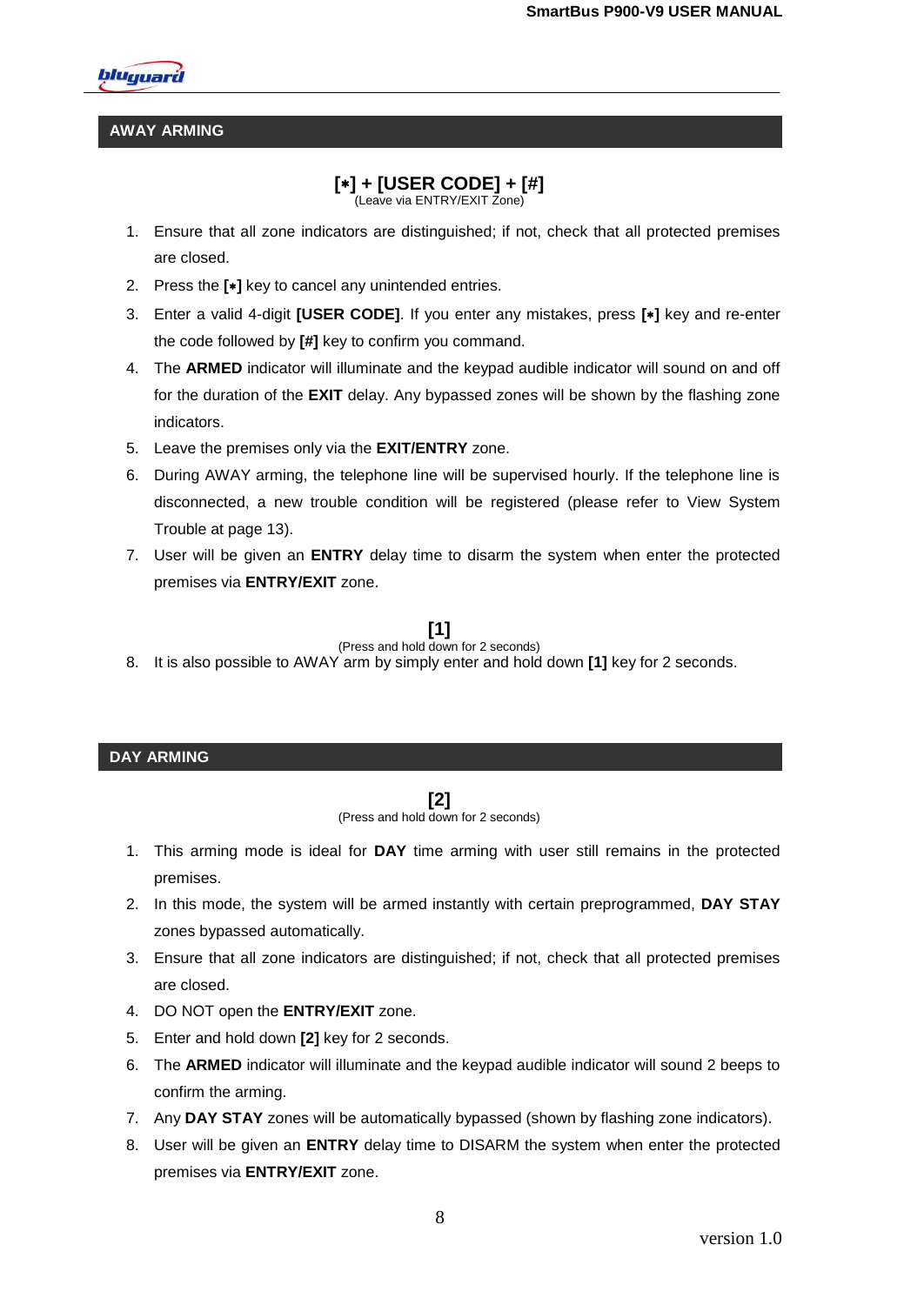

#### **NIGHT ARMING**

**[3]**

(Press and hold down for 2 seconds)

- 1. This arming mode is ideal for **NIGHT** time arming with user still remains in the protected premises.
- 2. In this mode, the system will be armed instantly with certain preprogrammed, **NIGHT STAY**  zones bypassed automatically.
- 3. Ensure that all zone indicators are distinguished; if not, check that all protected premises are closed.
- 4. DO NOT open the **ENTRY/EXIT** zone.
- 5. Enter and hold down **[3]** key for 2 seconds.
- 6. The **ARMED** indicator will illuminate and the keypad audible indicator will sound 2 beeps to confirm the arming.
- 7. Any **NIGHT STAY** zones will be automatically bypassed (shown by flashing zone indicators).
- 8. There is no ENTRY delay in this arming mode. Any violation on the active zones will trigger the system instantly.

#### **FORCE ARMING**

## **[4]**

(Press and hold down for 2 seconds)

- 1. In this mode, the system will be armed with **EXIT** delay time which allows certain violated zones to be bypassed temporary. When the violated zones resume, the zone will be protected again.
- 2. Enter and hold down **[4]** key for 2 seconds.
- 3. The **ARMED** indicator will illuminate and the keypad audible indicator will sound on and off for the duration of the **EXIT** delay. Any bypassed zones will be shown by the flashing zone indicators.
- 4. User will be given an **ENTRY** delay time to DISARM the system when enter the protected premises via **ENTRY/EXIT** zone.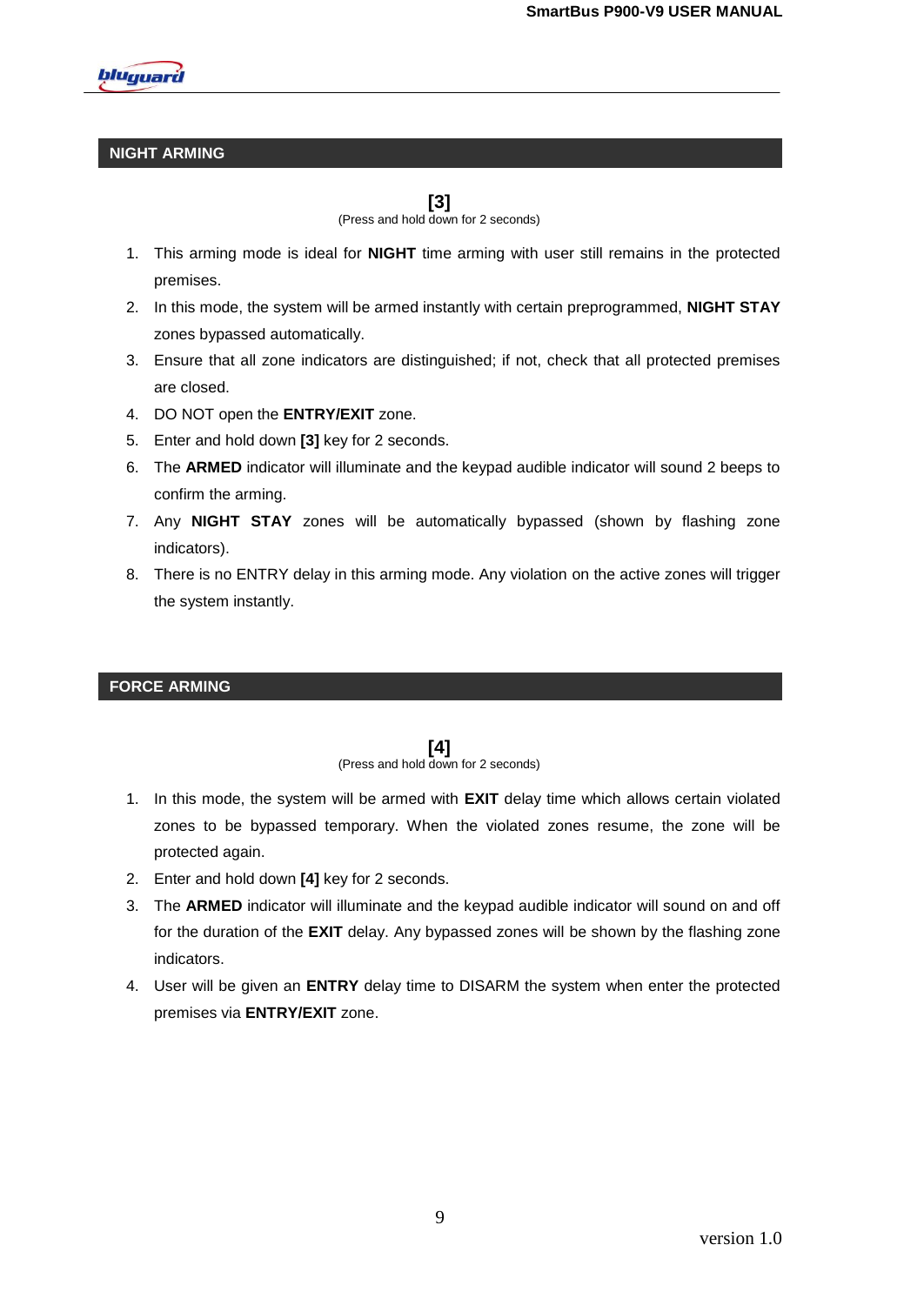

## **HOLIDAY ARMING**

**[0]** (Press and hold down for 2 seconds)

- 1. This arming mode is ideal for long away occasion (holiday).
- 2. In this mode, the system will be **AWAY** armed. Home Automation points will be random ON/OFF every hour to simulate occupancy from 7pm to 1am.
- 3. Ensure that all zone indicators are distinguished; if not, check that all protected premises are closed.
- 4. Enter and hold down **[0]** key for 2 seconds.
- 5. The **ARMED** indicator will illuminate and the keypad audible indicator will sound on and off for the duration of the **EXIT** delay. Any bypassed zones will be shown by the flashing zone indicators.
- 6. Leave the premises only via the **EXIT/ENTRY** zone.
- 7. User will be given an **ENTRY** delay time to disarm the system when enter the protected premises via **ENTRY/EXIT** zone.
- 8. After disarming, Home Automation random ON/OFF function will be deactivated and the system will resume to normal Home Automation ON/OFF timers setting.

## **REMOTE CONTROL ARMING**

- 1. This arming mode is ideal for remote control unit or key-switch arming.
- 2. The system will arm in **AWAY** arming mode.
- 3. The system will be armed with **EXIT** delay time which allows certain violated zones to be bypassed temporary. When the violated zones resume, the zone will be protected again.
- 4. Press the remote control button or twist and release the key-switch.
- 5. The system will be armed instantly. Leave the premises via **ENTRY/EXIT** zone.
- 6. The **ARMED** indicator will illuminate and the keypad audible indicator will sound 2 beeps to confirm the arming.
- 7. If programmed to do so, the siren will sound briefly for this remote control arming (please refer to Installer Programming section – system option setting).
- 8. User will be given an **ENTRY** delay time to DISARM the system when enter the protected premises via **ENTRY/EXIT** zone.

#### **TIMER AUTO ARMING**

1. Your system can be programmed to automatically **ARM** itself according to a programmed schedule.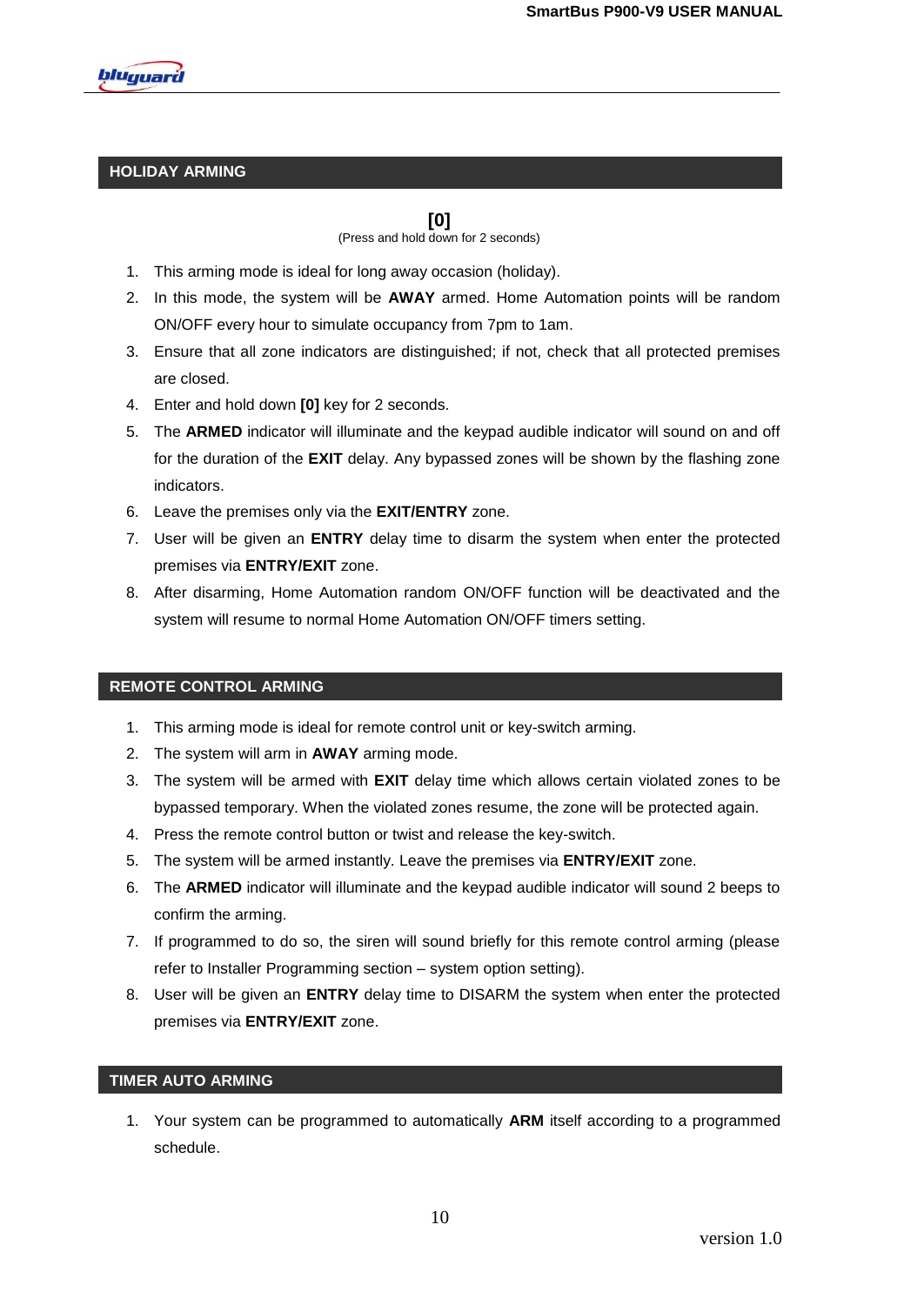bluguard

- 2. This arming mode will automatically turn to **FORCE ARM** mode when the system timer reaches the preset **AUTO ARM** time.
- 3. Please refer to User Programming section Program Auto ARM Timer at Page17.

#### **TELEPHONE REMOTE ARMING**

- 1. Your system can be remotely ARM from outside the house through any normal DTMF telephone or GSM hand phone.
- 2. This arming mode will automatically turn to **FORCE ARM** mode when the user enter a correct Master Code through Telephone or hand phone.
- 3. Please refer to Telephone Control Diagram at page 5.

#### **DISARMING THE SYSTEM**

There are various options for disarming the system:

- **a. Keypad Disarming**
- **b. Remote Control Disarming**
- **c. Timer Auto Disarming**
- **d. Telephone Remote Disarm**

#### **KEYPAD DISARMING**

## **[USER CODE] + [#]**

- 1. To disarm the system, enter a valid 4-digit **[USER CODE]** followed by **[#]** key before expiry of the entry delay time.
- 2. Enter the premises through a designated **ENTRY/EXIT** zone; entering via other zones will trigger an alarm instantly.
- 3. The ENTRY delay begins once the ENTRY zone is violated.
- 4. The keypad audible indicator will sound for the duration of the **ENTRY** delay to indicate that a valid user code is required.
- 5. If the **ARMED** indicator remains illuminated, an error has been made while entering the user code, press **[]** key and re-enter the user code.
- 6. Once the system is disarmed, the **ARMED** indicator will extinguish and the keypad audible indicator will stop.
- 7. If no valid user code has been entered by the end of the **ENTRY** delay period, an **ALARM** condition will be registered and stored into the system **MEMORY**.
- 8. If programmed to do so, the keypad will be locked and non-responsive for a preprogrammed period for certain number of incorrect user codes, which are entered consecutively more than the keypad lock counter.
- 9. If the **ENTRY** delay is too short, have your installer to change the ENTRY delay period.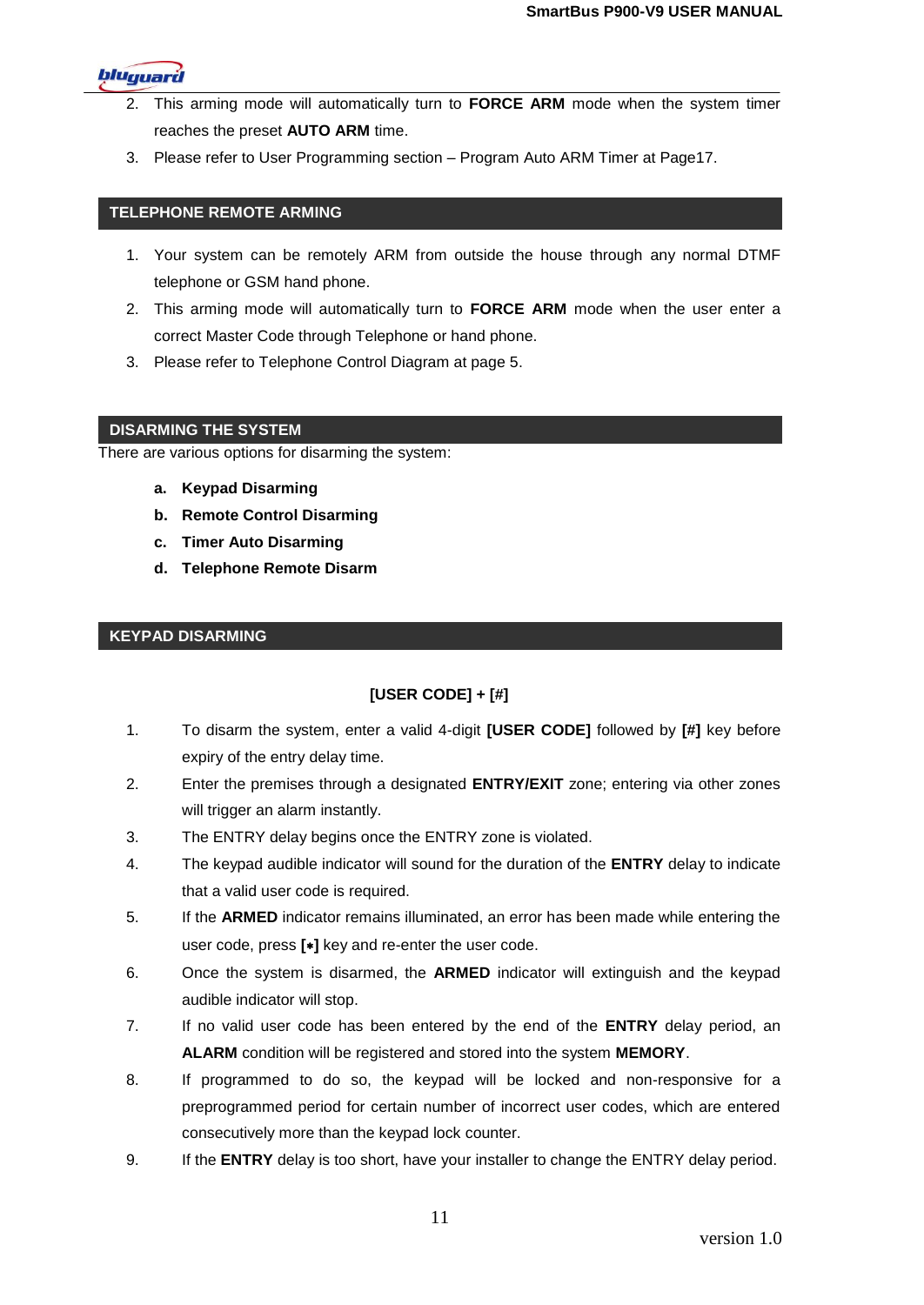

10. If the **MEMORY** indicator is flashing upon entry, there has been an intrusion. Call for assistance. The intruder may still be inside.

#### **REMOTE CONTROL DISARMING**

- 1. To instantly disarm the system, press the remote control button or twist and release the key-switch.
- 2. If the **ARMED** indicator remains illuminated, press the remote control button or twist and release the key-switch again.
- 3. The system will be disarmed instantly. The **ARMED** indicator will extinguish and the keypad audible indicator will sound 2 beeps to confirm the disarming.
- 4. If programmed to do so, the siren will sound briefly for this remote control disarming.

## **TIMER AUTO DISARMING**

- 1. Your system can be programmed to automatically **DISARM** itself according to a programmed schedule.
- 2. Please refer to User Programming section Program Auto Disarm Timer at page18.

## **TELEPHONE REMOTE DISARMING**

- 1. Your system can be remotely DISARM from outside the house through any normal DTMF telephone or GSM hand phone.
- 2. This disarming mode will automatically turn off the security system when the user enter a correct Master Code through Telephone or hand phone.
- 3. Please refer to Telephone Control Diagram at page 5.

## **TURN ON/OFF HOME AUTOMATION POINT**

(Press and hold down for 2 seconds) (1 to 8)

## **[5] + [HA POINT NUMBERS] + [#]**

- 1. Enter and hold down **[5]** key for 2 seconds.
- 2. The **POWER** and **ARMED** indicators will slow flash and keypad audible indicator will sound 2 beeps.
- 3. Zone indicators 1 to 8 will turn ON if the respective HA points are ON.
- 4. Zone indicators 1 to 8 will turn OFF if the respective HA points are OFF.
- 5. Enter the **HA point numbers** followed by **[#]** key. Keypad audible indicator will sound 2 beeps to confirm the command and the system will be back to normal mode.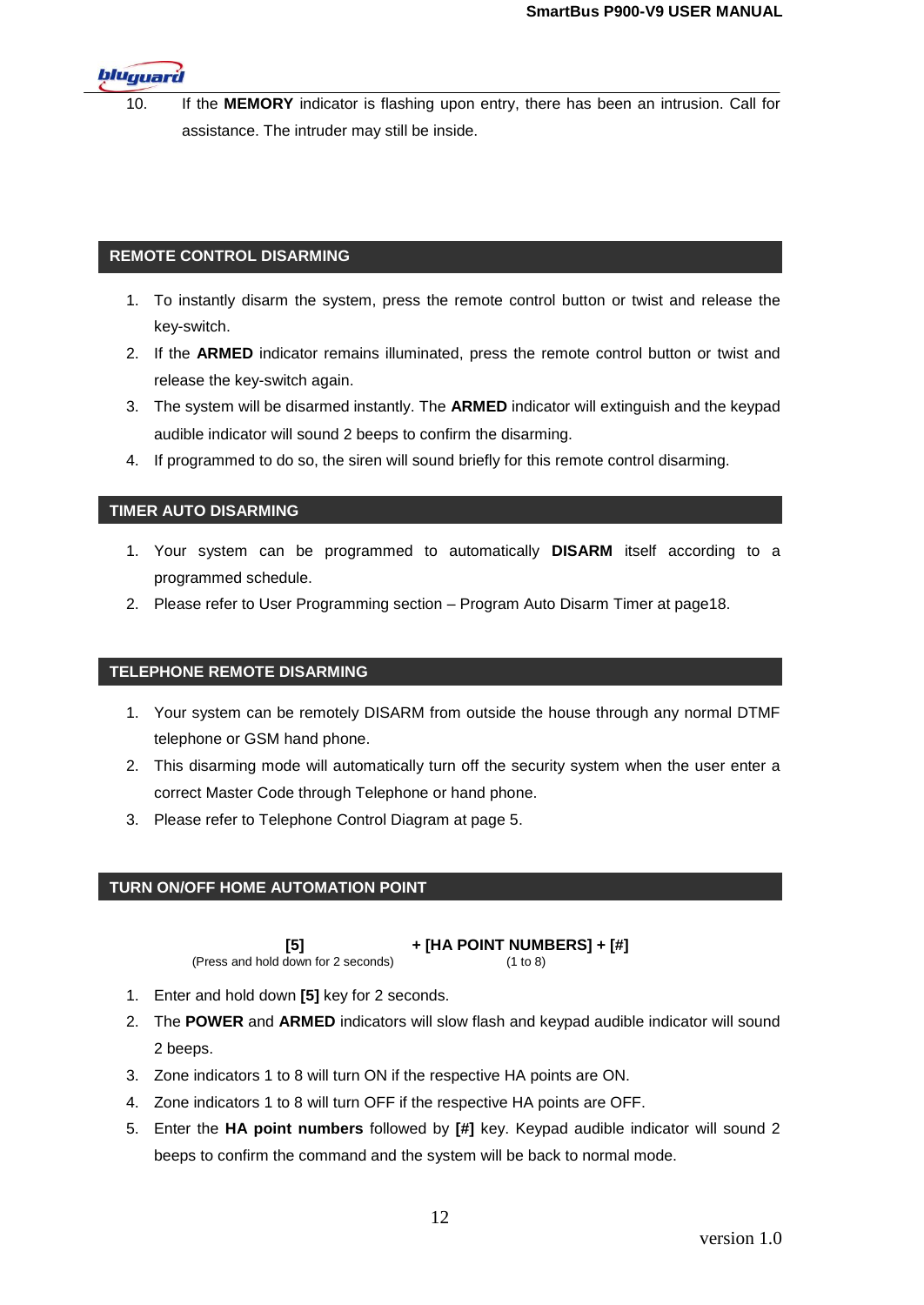

e.g. To turn ON/OFF HA point 3 and 4: Press and hold down **[5]** for 2 seconds + **[3]** + **[4]** + **[#]**

Keypad audible indicator will sound 2 beeps to confirm the command. HA point 3 and 4 will turn ON.

## **BYPASS ZONE**

**[6] + [ZONE NUMBERS] + [#]**<br>d down for 2 seconds) (1 to 9 or 0 to bypass all zones)

(Press and hold down for 2 seconds)

- 1. Enter and hold down **[6]** key for 2 seconds.
- 2. The **ARMED** and **KEYLOCK** indicators will slow flash and keypad audible indicator will sound 2 beeps.
- 3. Press the zone number that needs to be bypassed, e.g. press **[2]** if you wish to bypass zone 2.
- 4. Repeat step 3 to bypass other zones.
- 5. Press **[#]** key to exit the bypass mode and keypad audible indicator will sound 2 beeps to confirm the command.
- 6. The relevant **ZONE** indicator will slow flash to indicate that the zone is bypassed now.
- 7. Zones cannot be bypassed once the system is armed.
- 8. All bypassed zones will be automatically un-bypassed each time the system is disarmed and must be reapplied before the next arming.

## **UN-BYPASS ZONE**

(Press and hold down for 2 seconds)

**[6] + [ZONE NUMBERS] + [#]**<br>down for 2 seconds) (1 to 9 or 0 to bypass all zones)

- 1. Enter and hold down **[6]** key for 2 seconds.
- 2. The **ARMED** and **KEYLOCK** indicators will slow flash and keypad audible indicator will sound 2 beeps.
- 3. Press the zone number corresponding to the current bypassed zone.
- 4. Repeat step 3 to un-bypass other zones.
- 5. Press **[#]** key to exit the un-bypass mode and keypad audible indicator will sound 2 beeps to confirm the command.
- 6. The relevant **ZONE** indicator will extinguish to indicate that the zone is now active.

## **VIEW SYSTEM TROUBLE**

# **[7]**

(Press and hold down for 2 seconds)

1. The system will monitor a number of possible trouble conditions. If one of these conditions occurs, the **SERVICE** indicator will turn ON.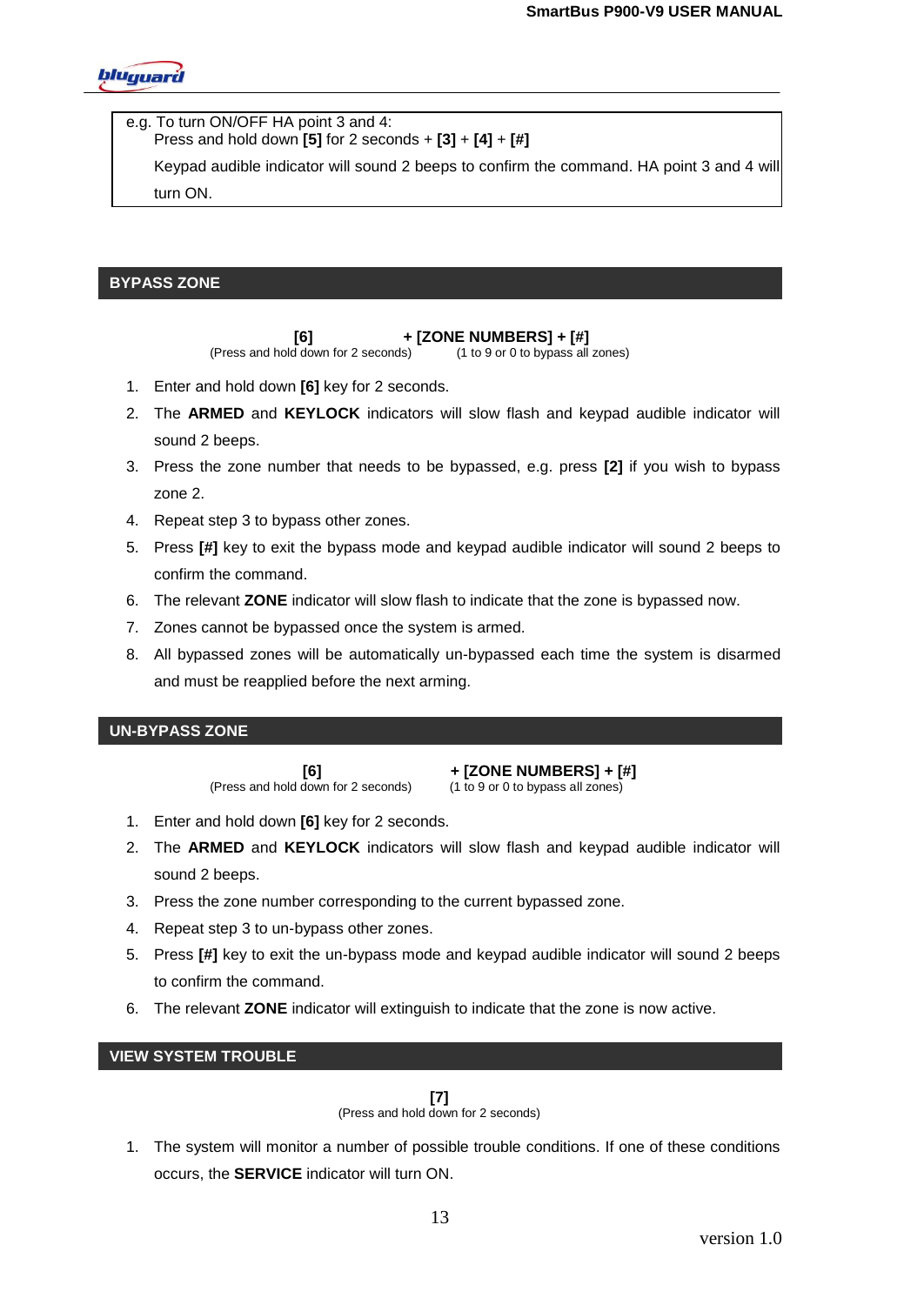

- 2. The **SERVICE** indicator will still be illuminated until the trouble is restored.
- 3. Enter and hold down **[7]** key for 2 seconds.
- 4. The **SERVICE** and **KEYLOCK** indicators will slow flash and keypad audible indicator will sound 2 beeps.
- 5. One or more **ZONE** indicators will turn ON to indicate the troubles occur.
- 6. Press **[#]** key to exit and keypad audible indicator will sound 2 beeps.

| AC Loss                                    |
|--------------------------------------------|
| <b>Real Time Clock Loss</b>                |
| Siren Fail                                 |
| <b>Battery Low Voltage</b>                 |
| Telephone Line/GSM CMS Reporting Fail      |
| Telephone Line/GSM Personal Reporting Fail |
| Telephone Line Connection Fail             |
|                                            |

Remark: Zone 1, 2, 3 and 4 indicators will only be extinguished after the troubles are restored. Zone 5, 6 and 7 indicators will be extinguished when they are viewed once.

#### **VIEW ALARM MEMORY**

**[8]** (Press and hold down for 2 seconds)

- 1. The system alarm memory will store the most recent alarm condition. An alarm condition will cause the **MEMORY** indicator to slow flash.
- 2. The **MEMORY** indicator will extinguish once the user enters **VIEW ALARM MEMORY**  mode.
- 3. Enter and hold down **[8]** key for 2 seconds.
- 4. The **MEMORY** indicator will turn ON and keypad audible indicator will sound 2 beeps.
- 5. One or more **ZONE** indicators will turn ON to indicate the zones that cause the most recent alarm.
- 6. Press **[#]** key to exit and keypad audible indicator will sound 2 beeps.

## **CHIME MODE**

The chime mode allows user to monitor nominated zones while the system is disarmed. The audible indicator will sound briefly when the nominated zone is violated – the siren will NOT sound. If you wish to know there is someone enters or exits the front door, the keypad will beep once when the door is opened provided the zone is a chime zone.

> **[9] + [ZONE NUMBERS] + [#]**<br>down for 2 seconds) (1 to 9 or 0 to enable all zones) (Press and hold down for 2 seconds)

1. Press and hold down **[9]** key for 2 seconds.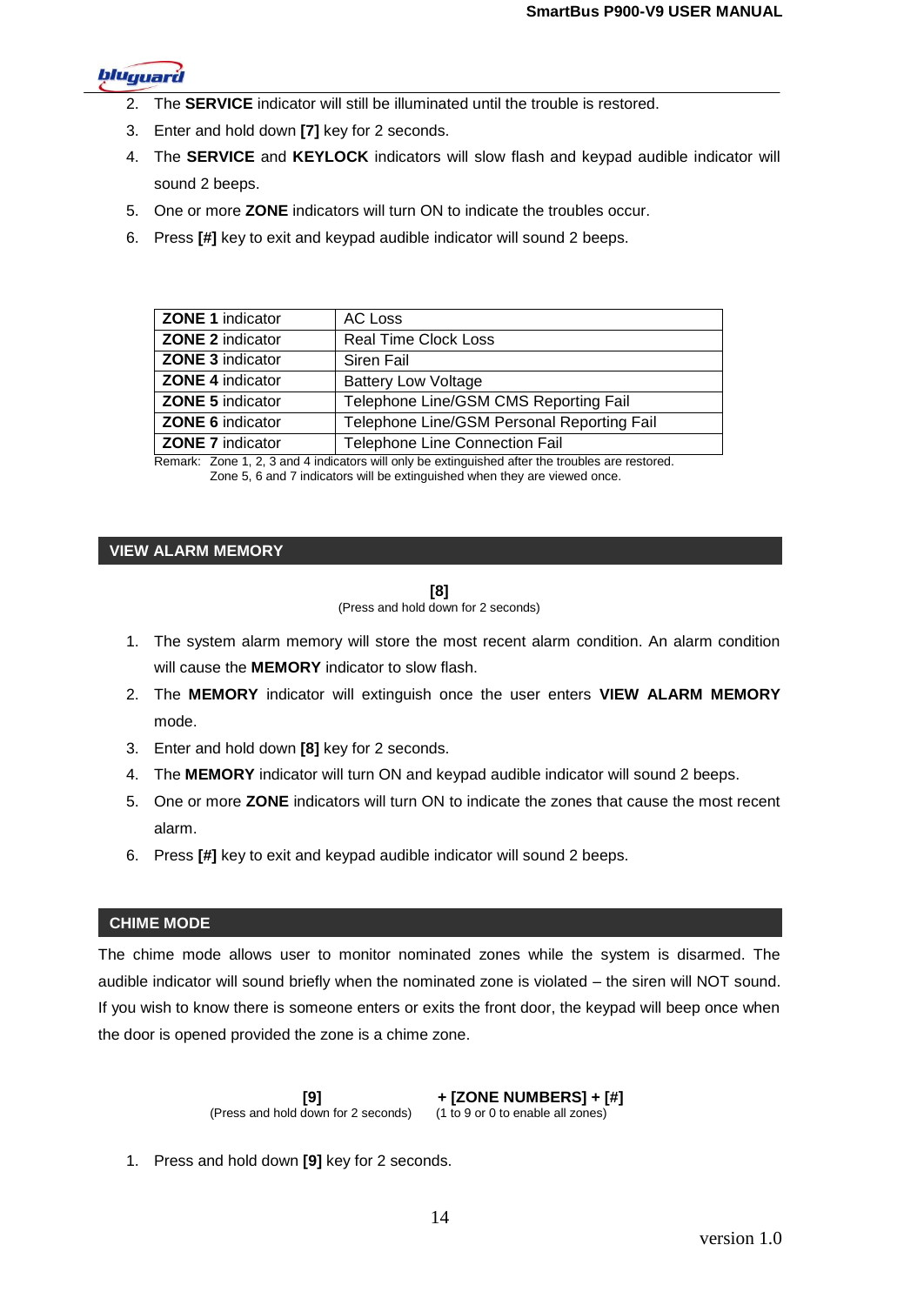

- 2. The **POWER** and **KEYLOCK** indicators will slow flash and keypad audible indicator will sound 2 beeps.
- 3. To change any zone to chime zone, just press the key corresponding to that zone. The zone indicator will illuminate constantly.
- 4. Press **[#]** key to exit the chime mode and keypad audible indicator will sound 2 beeps to confirm the command.
- e.g. To program zone 3 and zone 4 as CHIME zones:

Press and hold down **[9]** for 2 seconds + **[3]** + **[4]** + **[#]**

Keypad audible indicator will sound 2 beeps to confirm the command. Zone 3 and 4 are now CHIME zones.

#### **TO CANCEL CHIME ZONE:**

Repeat the above steps and ensure that the zone indicator is extinguished.

#### **EMERGENCY SITUATION**

# **FIRE MODE**

**[F]**

(Press and hold down for 2 seconds)

- 1. This key will activate the FIRE ALARM condition when it is held down for 2 seconds.
- 2. The FIRE ALARM condition can also be triggered by an installed smoke detector, which is set as fire zone.
	- 3. The siren will sound and the FIRE REPORTING CODE will be transmitted to the central monitoring station.
	- 4. To silence the siren, enter a 4-digit user code followed by [#] key.

## **PANIC MODE**

**[P]**

(Press and hold down for 2 seconds)

- 1. This key will activate the PANIC ALARM condition when it is held down for 2 seconds.
- 2. The PANIC ALARM condition can also be activated by any FIXED or REMOTE PANIC button that has been installed.
- 3. If the panic button is set as silent zone, then the PANIC REPORTING CODE will be transmitted to the central monitoring station without the siren sounding. Ensure that your installer has enabled this function if it is required.
- 4. To silence the siren, enter a valid 4-digit user code followed by [#] key. If the siren is not cancelled, it will stop automatically after the SIREN TIME OUT period.
- 5. Press this key only in an emergency situation that requires response by emergency personnel.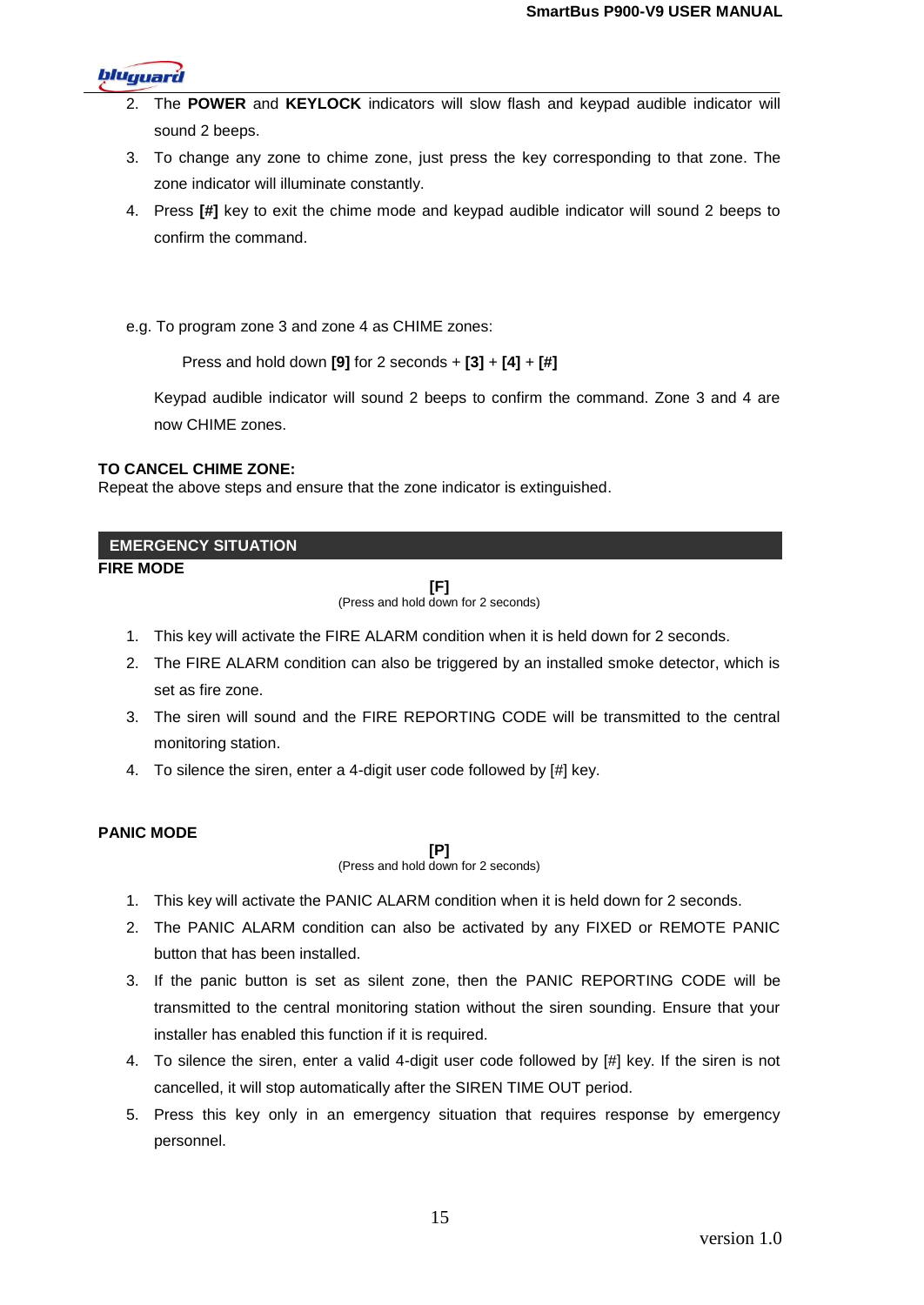

#### **MEDICAL MODE**

#### **[M]**

(Press and hold down for 2 seconds)

- 1. This key will activate the MEDICAL ALARM condition when it is held down for 2 seconds.
- 2. The keypad audible indicator will sound to indicate that a MEDICAL ALARM has been initiated.
- 3. The siren will sound and the MEDICAL REPORTING CODE will be transmitted to the central monitoring station.
- 4. To silence the siren, enter a 4-digit user code followed by [#] key.

## **DURESS CODE**

- 1. This is a special 4-digit user code that is only used in the unique situation where an intruder forces one to disarm the system "under duress".
- 2. When the duress code is entered, the control panel will be disarmed. However, a DURESS REPORTING CODE is transmitted to the central monitoring station to inform them that you have been forced to disarm the control panel by an intruder.
- 3. It is advisable to choose a code that can be easily remembered by all family (or staff) members.

#### **USER PROGRAMMING MODE**

#### **ENTER USER PROGRAMMING MODE**

## **[ ] [MODE] + [USER MASTER CODE] + [#]**

- 1. Ensure that the system is not ARMED.
- 2. Press the **[]** key to cancel any unintended entries.
- 3. Press **[MODE]** key to go into **USER PROGRAMMING** mode.
- 4. Enter a valid 4-digit **[USER MASTER CODE]**. If you enter any mistakes, press **[]** key and repeat step 3.
- 5. If a wrong USER MASTER CODE is entered, a long beep will be sound. Repeat step 3-4 to enter USER PROGRAMMING MODE.
- 6. The **POWER** and **SERVICE** indicators will slow flash and the keypad audible indicator will sound 2 beeps if a valid USER MASTER CODE is entered.
- 7. Enter **COMMAND ADDRESS** according to the setting that you wish to change (Please refer to User Programming Summary Table at page 6 & 7).
- 8. To exit user programming mode, press **[MODE]** followed by **[#]** key.

#### **EXIT USER PROGRAMMING MODE**

## **[MODE] + [#]**

- 1. Once all setting is programmed, press **[MODE]** followed by **[#]** key to exit.
- 2. The **POWER** and **SERVICE** indicators will stop flashing.
- 3. The keypad will sound 2 beeps to confirm the exit command.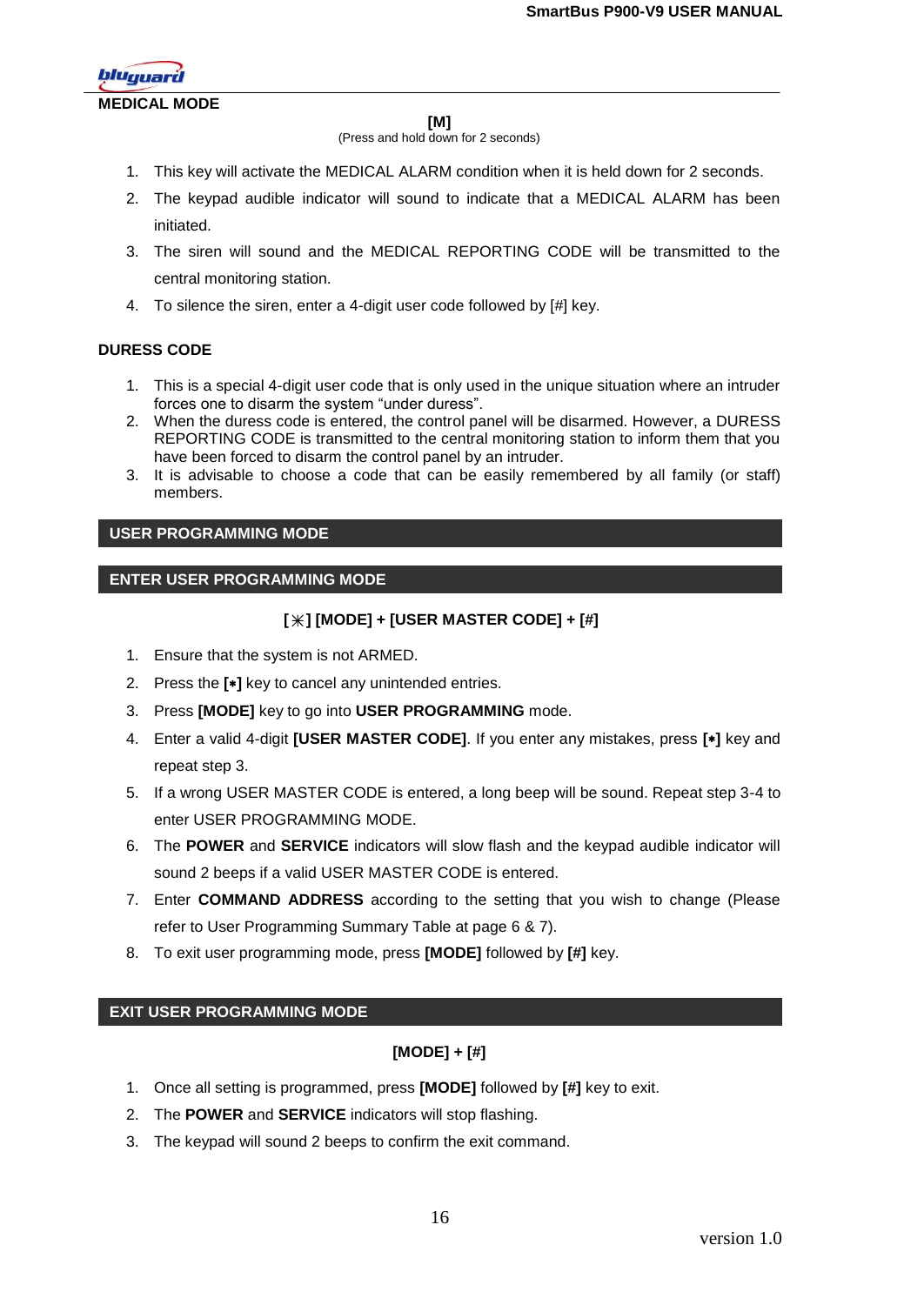

#### **PROGRAM NEW AND CHANGING EXISTING CODE**

#### **[COMMAND ADDRESS] + [NEW CODE] + [RE-ENTER NEW CODE] + [#]**

- 1. Ensure that the system is in USER PROGRAMMING mode.
- 2. Enter **[COMMAND ADDRESS]** that you wish to change (01-09).
- 3. Enter the new 4-digit **[USER CODE]** and re-enter the new 4-digit **[USER CODE]** followed by **[#]** key.
- 4. Repeat step 2-3 to enter or change other user codes.
- 5. If any of the user codes are not used, please ensure that they are all erased.
- 6. To exit user programming mode, press **[MODE]** followed by **[#]** key.

#### **ERASE USER CODE**

#### **[COMMAND ADDRESS] + [0000] + [0000] + [#]**

- 1. Ensure that the system is in USER PROGRAMMING mode.
- 2. Enter **[COMMAND ADDRESS]** that you wish to erase followed by **[#]** key.
- 3. Enter the 4-digit **[0000]** and re-enter the 4-digit **[0000]** followed by **[#]** key.
- 4. Repeat step 2-3 to erase other user codes.
- 5. Master and Duress codes cannot be erased.
- 6. To exit user programming mode, press **[MODE]** followed by **[#]** key.

#### **PROGRAM SYSTEM TIMER**

## **[10] + [CURRENT TIME] + [#]**

- 1. Ensure that the system is in USER PROGRAMMING mode.
- 2. Enter **[10]** for system timer setting.
- 3. Enter the **[CURRENT TIME]** in 24-hour format, e.g. 8:00pm is 20:00.
- 4. Enter **[#]** key to confirm the time.
- 5. To exit user programming mode, press **[MODE]** followed by **[#]** key**.**

#### **PROGRAM AUTO ARM TIMER**

## **[11] + [AUTO ARM TIMER] + [#]**

- 1. Ensure that the system is in USER PROGRAMMING mode.
- 2. Enter **[11]** for auto arm timer setting.
- 3. Enter the **[AUTO ARM TIMER]** in 24-hour format, e.g. 8:00pm is 20:00.
- 4. Enter **[#]** key to confirm the time.
- 5. To exit user programming mode, press **[MODE]** followed by **[#]** key**.**

#### **TO ERASE AUTO ARM TIMER**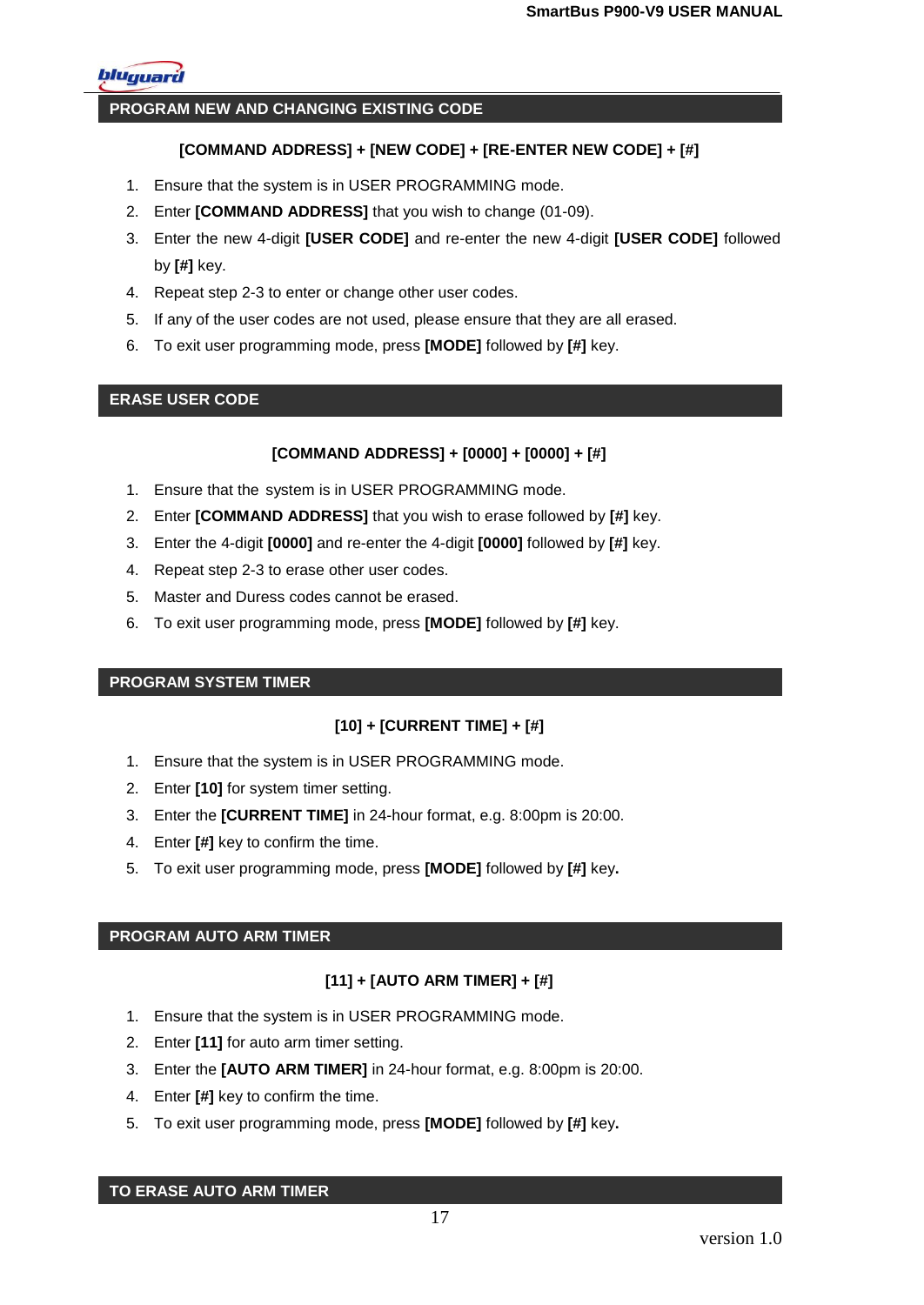

# **[11] + [#]**

- 1. Ensure that the system is in USER PROGRAMMING mode.
- 2. Enter **[11]** for auto arm timer setting.
- 3. Enter the **[#]** key to erase previous AUTO ARM TIMER setting.
- 4. To exit user programming mode, press **[MODE]** followed by **[#]** key**.**

## **PROGRAM AUTO DISARM TIMER**

## **[12] + [AUTO DISARM TIMER] + [#]**

- 1. Ensure that the system is in USER PROGRAMMING mode.
- 2. Enter **[12]** for auto disarm timer setting.
- 3. Enter the **[AUTO DISARM TIMER]** in 24-hour format, e.g. 8:00pm is 20:00.
- 4. Enter **[#]** key to confirm the time.
- 5. To exit user programming mode, press **[MODE]** followed by **[#]** key**.**

## **TO ERASE AUTO DISARM TIMER**

# **[12] + [#]**

- 1. Ensure that the system is in USER PROGRAMMING mode.
- 2. Enter **[12]** for auto disarm timer setting.
- 3. Enter the **[#]** key to erase previous AUTO DISARM TIMER setting.
- 4. To exit user programming mode, press **[MODE]** followed by **[#]** key**.**

## **PROGRAM AUTO ON TIMER 1 FOR HOME AUTOMATION**

## **[13] + [AUTO ON TIMER 1] + [#]**

- 1. Ensure that the system is in USER PROGRAMMING mode.
- 2. Enter **[13]** for auto on timer 1 setting.
- 3. Enter the **[AUTO ON TIMER 1]** in 24-hour format, e.g. 8:00pm is 20:00.
- 4. Enter **[#]** key to confirm the time.
- 5. To exit user programming mode, press **[MODE]** followed by **[#]** key**.**

## **TO ERASE AUTO ON TIMER 1 FOR HOME AUTOMATION**

## **[13] + [#]**

- 1. Ensure that the system is in USER PROGRAMMING mode.
- 2. Enter **[13]** for auto on timer 1 setting.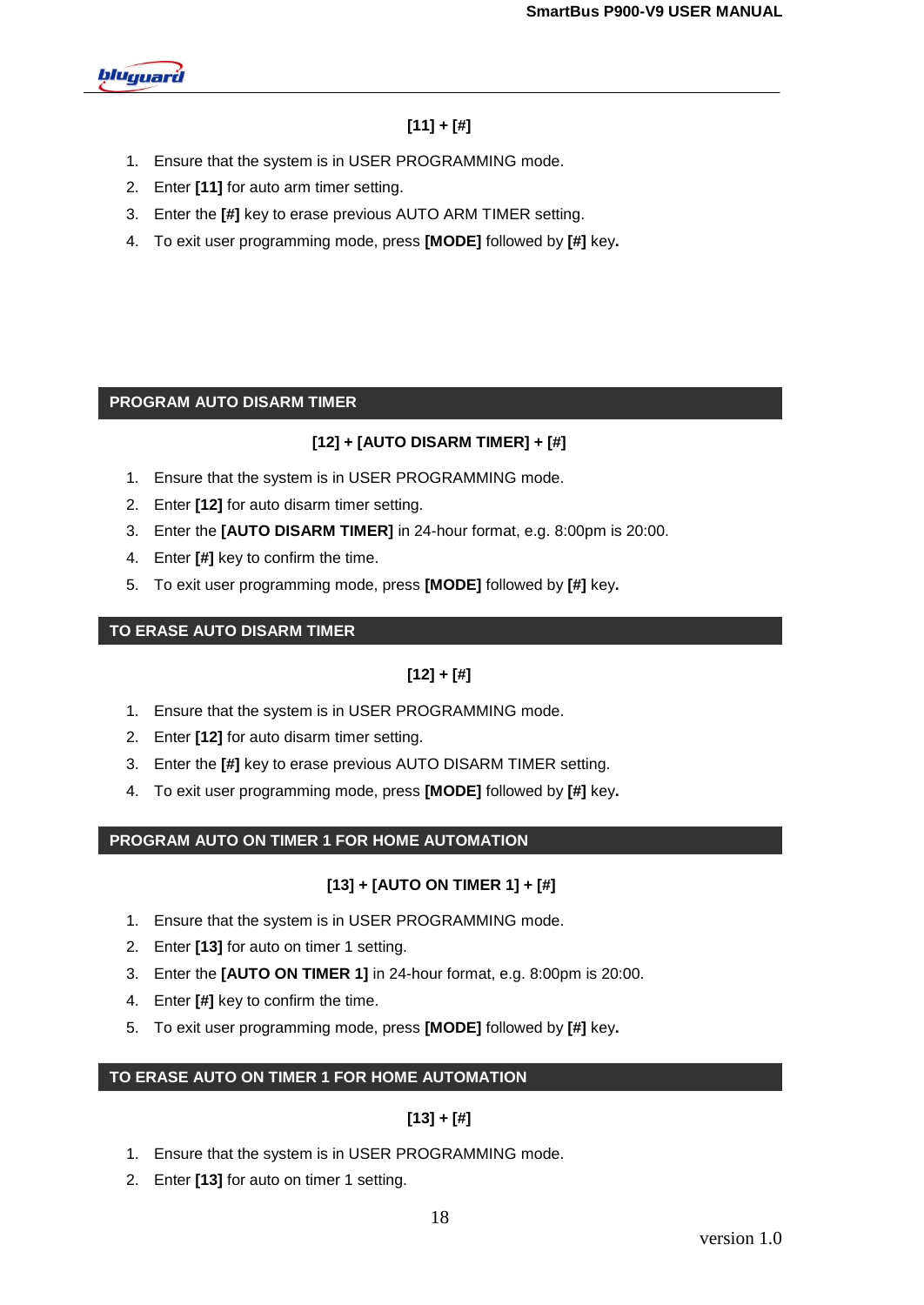

- 3. Enter the **[#]** key to erase previous AUTO ON TIMER 1 setting.
- 4. To exit user programming mode, press **[MODE]** followed by **[#]** key**.**

## **PROGRAM AUTO OFF TIMER 1 FOR HOME AUTOMATION**

## **[14] + [AUTO OFF TIMER 1] + [#]**

- 1. Ensure that the system is in USER PROGRAMMING mode.
- 2. Enter **[14]** for auto off timer 1 setting.
- 3. Enter the **[AUTO OFF TIMER 1]** in 24-hour format, e.g. 8:00pm is 20:00.
- 4. Enter **[#]** key to confirm the time.
- 5. To exit user programming mode, press **[MODE]** followed by **[#]** key**.**

## **TO ERASE AUTO OFF TIMER 1 FOR HOME AUTOMATION**

## **[14] + [#]**

- 1. Ensure that the system is in USER PROGRAMMING mode.
- 2. Enter **[14]** for auto off timer 1 setting.
- 3. Enter the **[#]** key to erase previous AUTO OFF TIMER 1 setting.
- 4. To exit user programming mode, press **[MODE]** followed by **[#]** key**.**

#### **PROGRAM AUTO ON TIMER 2 FOR HOME AUTOMATION**

## **[15] + [AUTO ON TIMER 2] + [#]**

- 1. Ensure that the system is in USER PROGRAMMING mode.
- 2. Enter **[15]** for auto on timer 2 setting.
- 3. Enter the **[AUTO ON TIMER 2]** in 24-hour format, e.g. 8:00pm is 20:00.
- 4. Enter **[#]** key to confirm the time. 4
- 5. To exit user programming mode, press **[MODE]** followed by **[#]** key**.**

#### **TO ERASE AUTO ON TIMER 2 FOR HOME AUTOMATION**

## **[15] + [#]**

- 1. Ensure that the system is in USER PROGRAMMING mode.
- 2. Enter **[15]** for auto on timer 2 setting.
- 3. Enter the **[#]** key to erase previous AUTO ON TIMER 2 setting.
- 4. To exit user programming mode, press **[MODE]** followed by **[#]** key**.**

## **PROGRAM AUTO OFF TIMER 2 FOR HOME AUTOMATION**

## **[16] + [AUTO OFF TIMER 2] + [#]**

- 1. Ensure that the system is in USER PROGRAMMING mode.
- 2. Enter **[16]** for auto off timer 2 setting.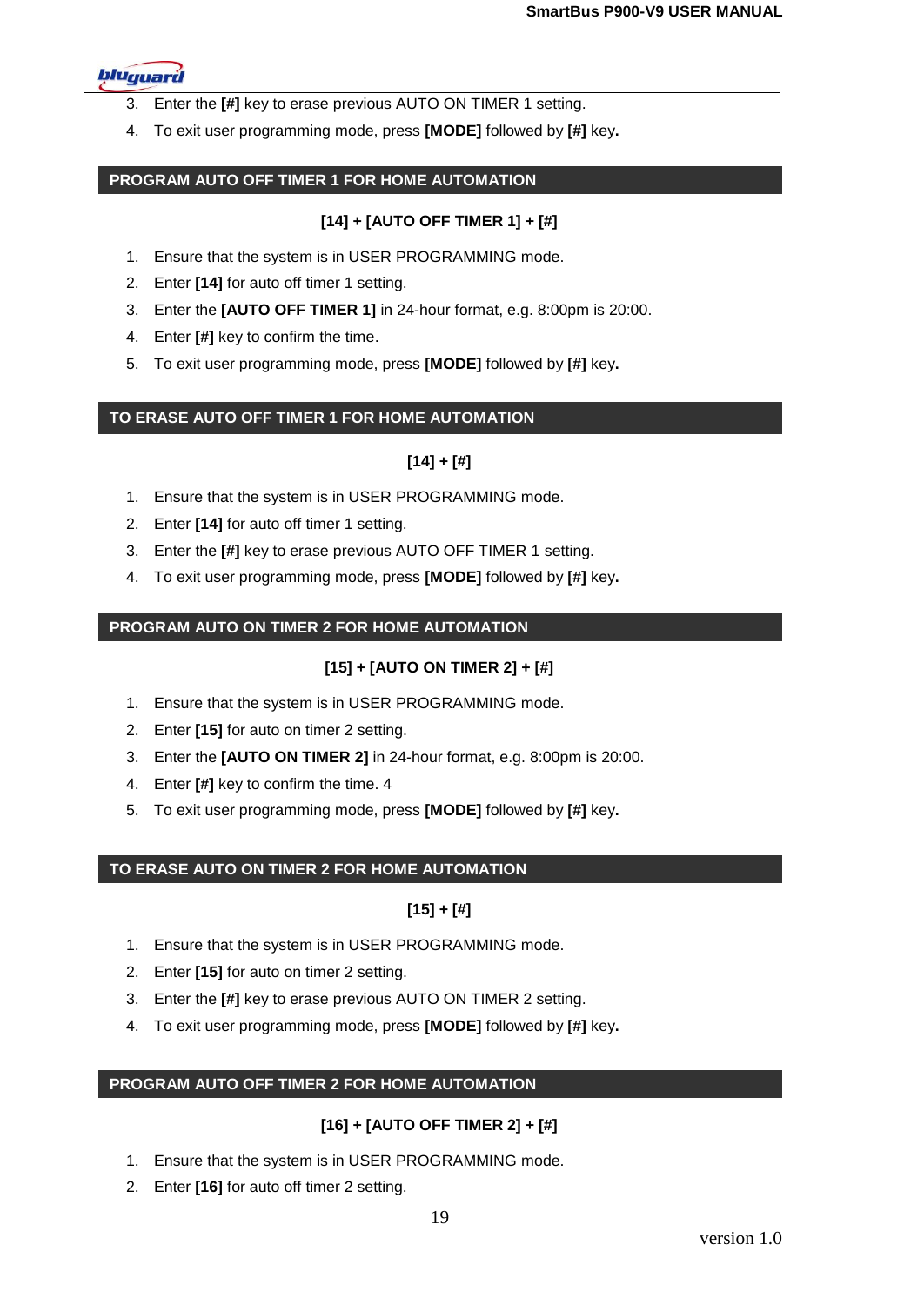

- 3. Enter the **[AUTO OFF TIMER 2]** in 24-hour format, e.g. 8:00pm is 20:00.
- 4. Enter **[#]** key to confirm the time.
- 5. To exit user programming mode, press **[MODE]** followed by **[#]** key**.**

#### **TO ERASE AUTO OFF TIMER 2 FOR HOME AUTOMATION**

## **[16] + [#]**

- 1. Ensure that the system is in USER PROGRAMMING mode.
- 2. Enter **[16]** for auto off timer 2 setting.
- 3. Enter the **[#]** key to erase previous AUTO OFF TIMER 2 setting.
- 4. To exit user programming mode, press **[MODE]** followed by **[#]** key**.**

#### **PROGRAM PERSONAL TELEPHONE NUMBER 1**

#### **[17] + [PERSONAL TELEPHONE NUMBER 1] + [#]**

- 1. Ensure that the system is in USER PROGRAMMING mode.
- 2. Enter **[17]** for personal telephone number 1 setting.
- 3. Enter the **[PERSONAL TELEPHONE NUMBER 1]**, the maximum telephone number length is 14 digits**.**
- 4. Button "**P**" on the keypad is representing a "PAUSE" key of 3 seconds duration.
- 5. Button "M" on the keypad is representing a " $*$ " key.
- 6. Enter **[#]** key to confirm the setting.
- 7. If programmed so, system will call out to user telephone to report any intrusion.
- 8. If the system fails to contact the preprogrammed personal telephone number 1, system will contact PERSONAL TELEPHONE NUMBER 2 as a back up.
- 9. To exit user programming mode, press **[MODE]** followed by **[#]** key.

#### **TO ERASE PERSONAL TELEPHONE NUMBER 1**

## **[17] + [#]**

- 1. Ensure that the system is in USER PROGRAMMING mode.
- 2. Enter **[17]** for personal telephone number 1 setting.
- 3. Enter the **[#]** key to erase previous personal telephone number 1 setting.
- 4. To exit user programming mode, press **[MODE]** followed by **[#]** key**.**

## **PROGRAM PERSONAL TELEPHONE NUMBER 2 (BACK-UP)**

#### **[18] + [PERSONAL TELEPHONE NUMBER 2] + [#]**

- 1. Ensure that the system is in USER PROGRAMMING mode.
- 2. Enter **[18]** for personal telephone number 2 setting.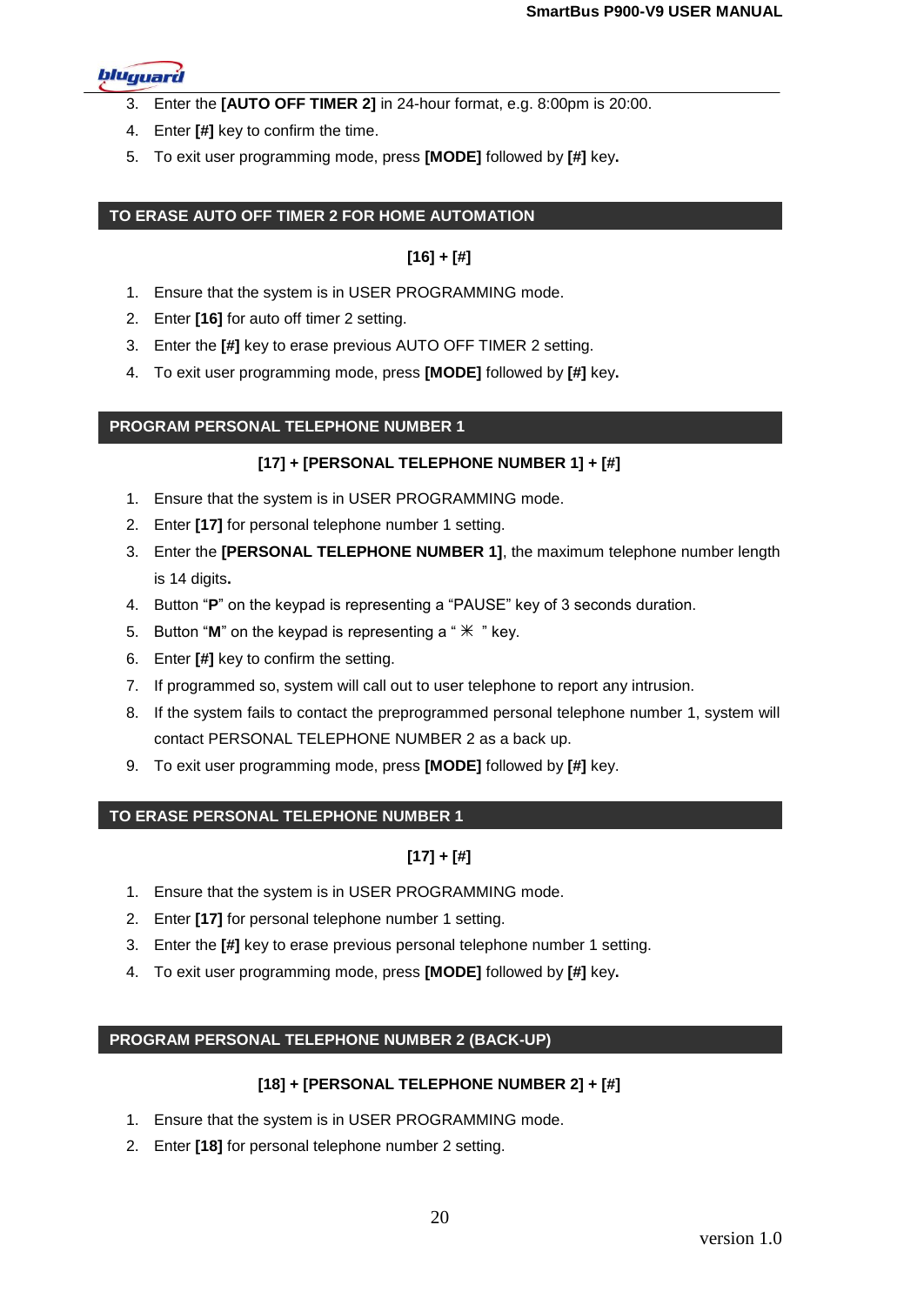

- Enter the **[PERSONAL TELEPHONE NUMBER 2]**, the maximum telephone number length is 14 digits**.**
- 4. Button "**P**" on the keypad is representing a "PAUSE" key of 3 seconds duration.
- 5. Button "M" on the keypad is representing  $a "  $\mathbb{X}$  "key.$
- 6. Enter **[#]** key to confirm the setting.
- 7. If programmed so, system will call out to user telephone to report any intrusion.
- 8. The USER TELEPHONE NUMBER 2 is a back-up reporting telephone number. System will only call through USER TELEPHONE NUMBER 2 if it fails to report through USER TELEPHONE NUMBER 1 during intrusion. If the system fails to report through both of the telephone numbers, a new trouble condition will be registered (please refer to View System Trouble at page 13).
- 9. To exit user programming mode, press **[MODE]** followed by **[#]** key.

#### **TO ERASE PERSONAL TELEPHONE NUMBER 2**

#### **[18] + [#]**

- 1. Ensure that the system is in USER PROGRAMMING mode.
- 2. Enter **[18]** for personal telephone number 2 setting.
- 3. Enter the **[#]** key to erase previous personal telephone number 2 setting.
- 4. To exit user programming mode, press **[MODE]** followed by **[#]** key**.**

#### **TESTING THE SYSTEM**

Users are advised to test the system as frequent as possible. System must be tested at least once every 3 months. If the system is not functioning accordingly, please contact your system installer for technical assistance.

## **WALK TEST**

## **[MODE] + [1] + [#]**

- 1. Walk Test allows on-site testing of each zone of the system.
- 2. During walk test mode, the **ARMED** and **SERVICE** indicators will slow flash.
- 3. Siren will trigger for 2 seconds and keypad buzzer will sound briefly if any zone is violated during walk test mode.
- 4. If siren and keypad do not sound when zone is violated, consult your system installer.
- 5. To exit Walk Test, simply press **[#]** key.

#### **CMS TEST (Manual Test)**

## **[MODE] + [2] + [#]**

- 1. CMS Test allows on-site testing of CMS Reporting.
- 2. A CMS testing code will be sent to the central monitoring station.
- 3. Wait for 2 minutes, if CMS reporting fails then a new trouble condition will be registered.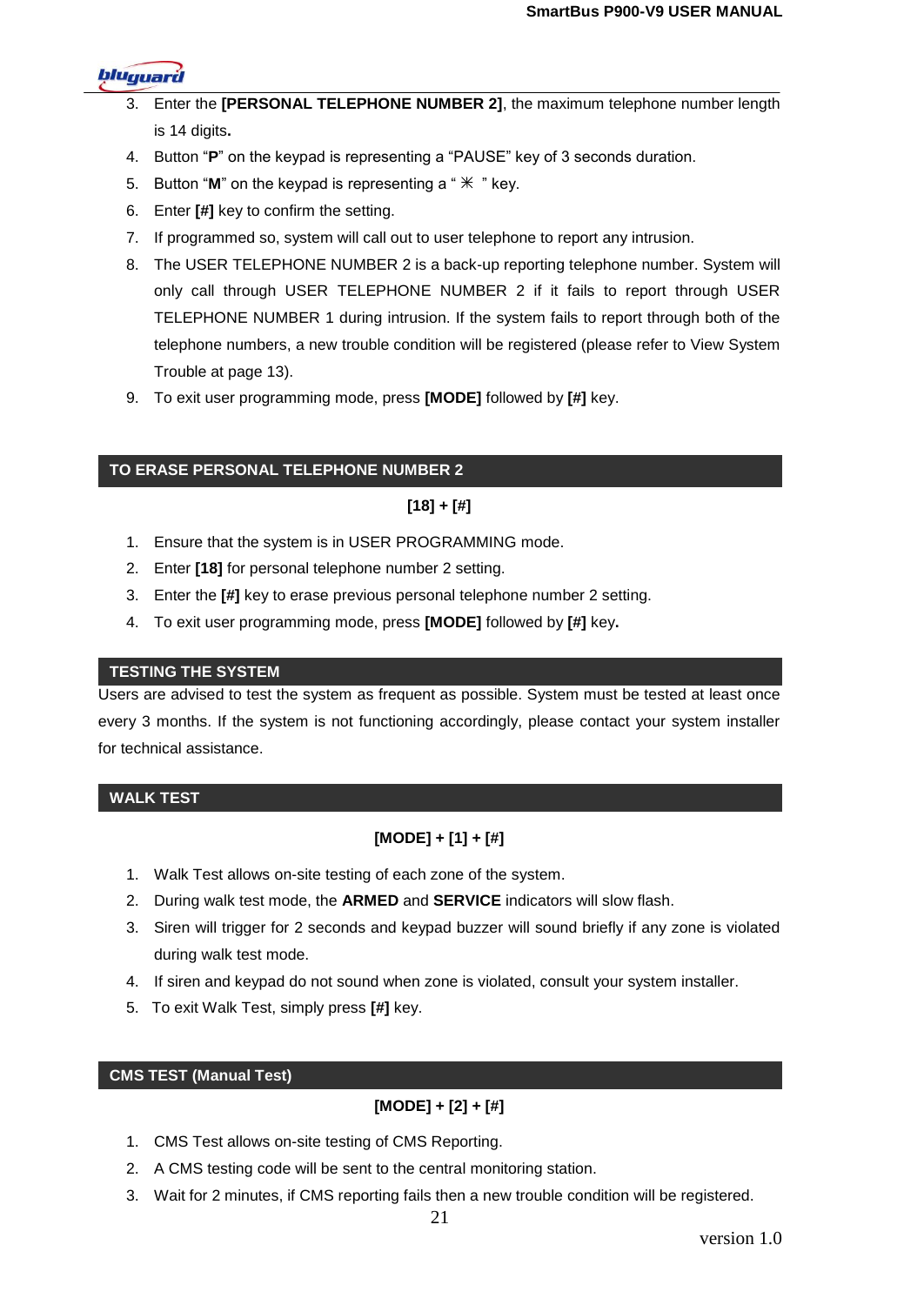

- 4. Press and hold down **[7]** key for 2 seconds to view trouble condition and consult your system installer.
- 5. Please refer to **View System Trouble** at page 13.

#### **SIREN TEST**

## **[MODE] + [3] + [#]**

- 1. Siren Test allows on-site testing of siren functionality.
- 2. Siren will sound for 3 seconds.
- 3. If siren does not sound, consult your system installer.

#### **STROBE LIGHT TEST**

# **[MODE] + [4] + [#]**

- 1. Strobe Light Test allows on-site testing of strobe light functionality.
- 2. Strobe light will flash for 10 seconds.
- 3. If strobe light does not flash, consult your system installer.

#### **BATTERY TEST**

# **[MODE] + [5] + [#]**

- 1. Battery Test allows on-site testing of battery functionality.
- 2. Wait for 10 seconds, if back-up battery fails then a new trouble condition will be registered.
- 3. Press and hold down **[7]** key for 2 seconds to view the trouble condition and consult your system installer.
- 4. Please refer to **View System Trouble** at page 13.